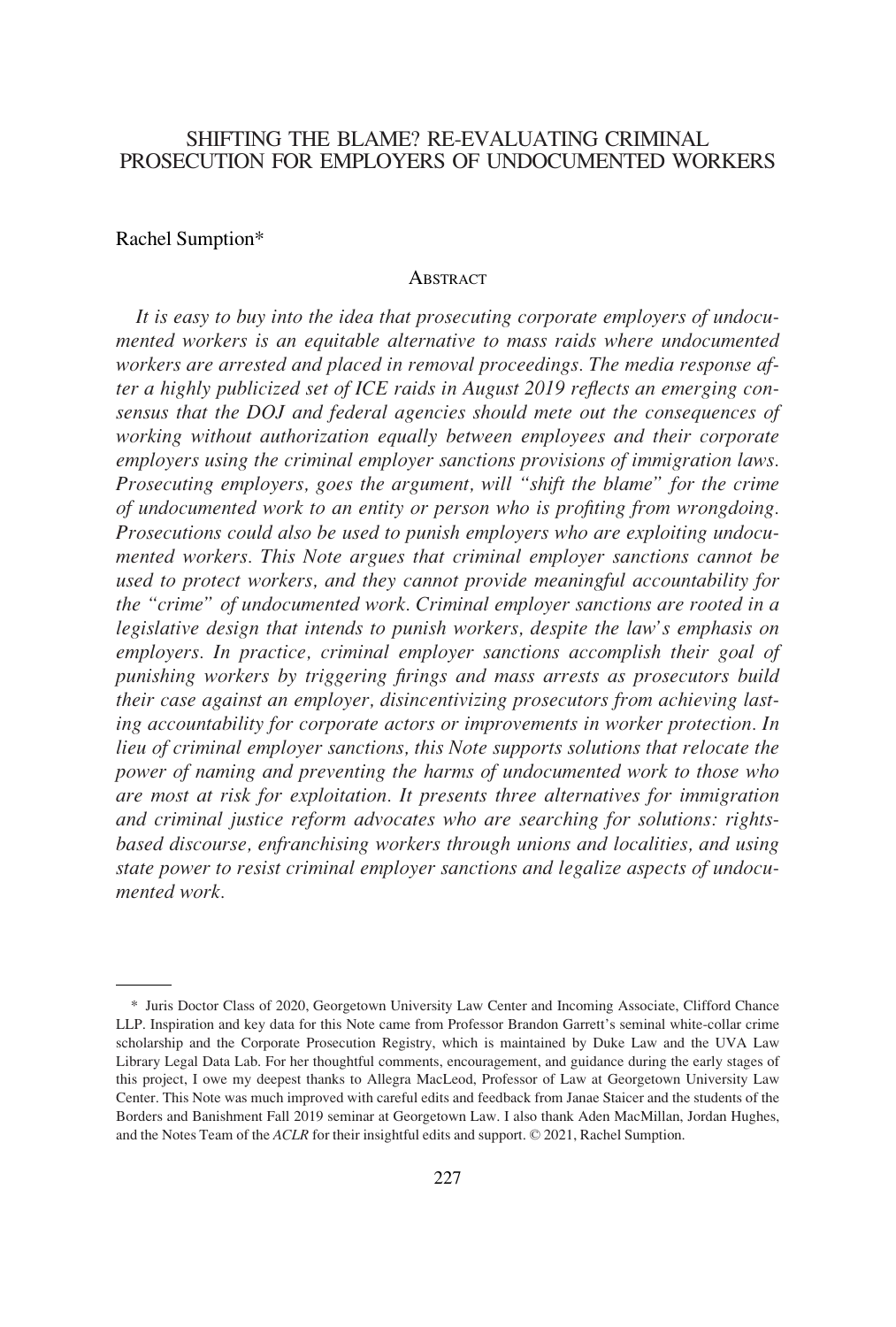|      |                                                          |                                                                         | 228 |
|------|----------------------------------------------------------|-------------------------------------------------------------------------|-----|
| L.   | A BRIEF HISTORY OF CRIMINAL EMPLOYER SANCTIONS           |                                                                         | 232 |
|      | A.                                                       | Legal Structure of Criminal Sanctions for Employers                     | 232 |
|      | $B_{-}$                                                  | Worksite Enforcement Across Administrations                             | 235 |
|      |                                                          | The Bush Administration $(2001-2009)$<br>$\mathbf{1}$ .                 | 235 |
|      |                                                          | The Obama Administration $(2009-2017)$<br>2.                            | 236 |
|      |                                                          | The Trump Administration $(2017-2021)$<br>3.                            | 237 |
| Π.   |                                                          | ISSUES PLAGUING PROSECUTION OF EMPLOYER SANCTIONS                       | 239 |
|      | $A_{\cdot}$                                              | Criminal Sanctions for Employers are Structurally Flawed                | 239 |
|      | <i>B</i> .                                               | Employers Are Not Held Accountable Through Criminal                     |     |
|      |                                                          |                                                                         | 241 |
|      | $C_{\cdot}$                                              | Employer Criminal Sanctions Are Not Labor Protection                    | 244 |
|      |                                                          | Employer Sanctions Were Not Intended to Protect<br>$\mathbf{1}_{\cdot}$ |     |
|      |                                                          |                                                                         | 245 |
|      |                                                          | Criminal Law Is Not the Proper Tool for Protecting<br>2.                |     |
|      |                                                          | Undocumented Workers from Abusive Employers                             | 247 |
| III. | IF NOT PROSECUTION, THEN WHAT? FRAMING PRELIMINARY IDEAS |                                                                         |     |
|      |                                                          |                                                                         | 249 |
|      | A <sub>1</sub>                                           | Rights-Based Language and Discourse                                     | 249 |
|      | $B_{\cdot}$                                              | Enfranchisement of Workers in Localities and Unions                     | 251 |
|      | $C_{\cdot}$                                              | Resisting Employer Sanctions                                            | 252 |
|      |                                                          | State Agencies and Localities<br>$\mathbf{1}$ .                         | 253 |
|      |                                                          | 2.                                                                      | 254 |
|      |                                                          |                                                                         | 255 |

#### **INTRODUCTION**

On Wednesday, August 7, 2019, U.S. Immigration and Customs Enforcement ("ICE") agents arrested 680 workers in seven chicken processing plants across the state of Mississippi who were suspected of working without authorization.<sup>1</sup> ICE bused arrestees who could not prove their work authorization to an empty Mississippi Air National Guard hangar to process them for immigration violations. As of November 2019, 119 of the migrants arrested faced immigration-related criminal charges.<sup>2</sup> Three attorneys from the public defender's office in Jackson, Mississippi, represent more than half of the defendants, and the office has sought help from other public defender offices throughout Mississippi and the United

<sup>1.</sup> Rogelio V. Solis & Jeff Amy, *Largest US Immigration Raids in a Decade Net 680 Arrests*, Associated PRESS (August 7, 2019), [https://apnews.com/bbcef8ddae4e4303983c91880559cf23.](https://apnews.com/bbcef8ddae4e4303983c91880559cf23)

<sup>2.</sup> Press Release, U.S. Att'ys Off., S. Dist. of Miss., 119 Illegal Aliens Prosecuted for Stealing Identities of Americans, Falsifying Immigration Documents, Fraudulently Claiming to be U.S. Citizens, Other Crimes (Nov. 7, 2019), [https://www.justice.gov/usao-sdms/pr/119-illegal-aliens-prosecuted-stealing-identities-americans](https://www.justice.gov/usao-sdms/pr/119-illegal-aliens-prosecuted-stealing-identities-americans-falsifying-immigration)[falsifying-immigration.](https://www.justice.gov/usao-sdms/pr/119-illegal-aliens-prosecuted-stealing-identities-americans-falsifying-immigration)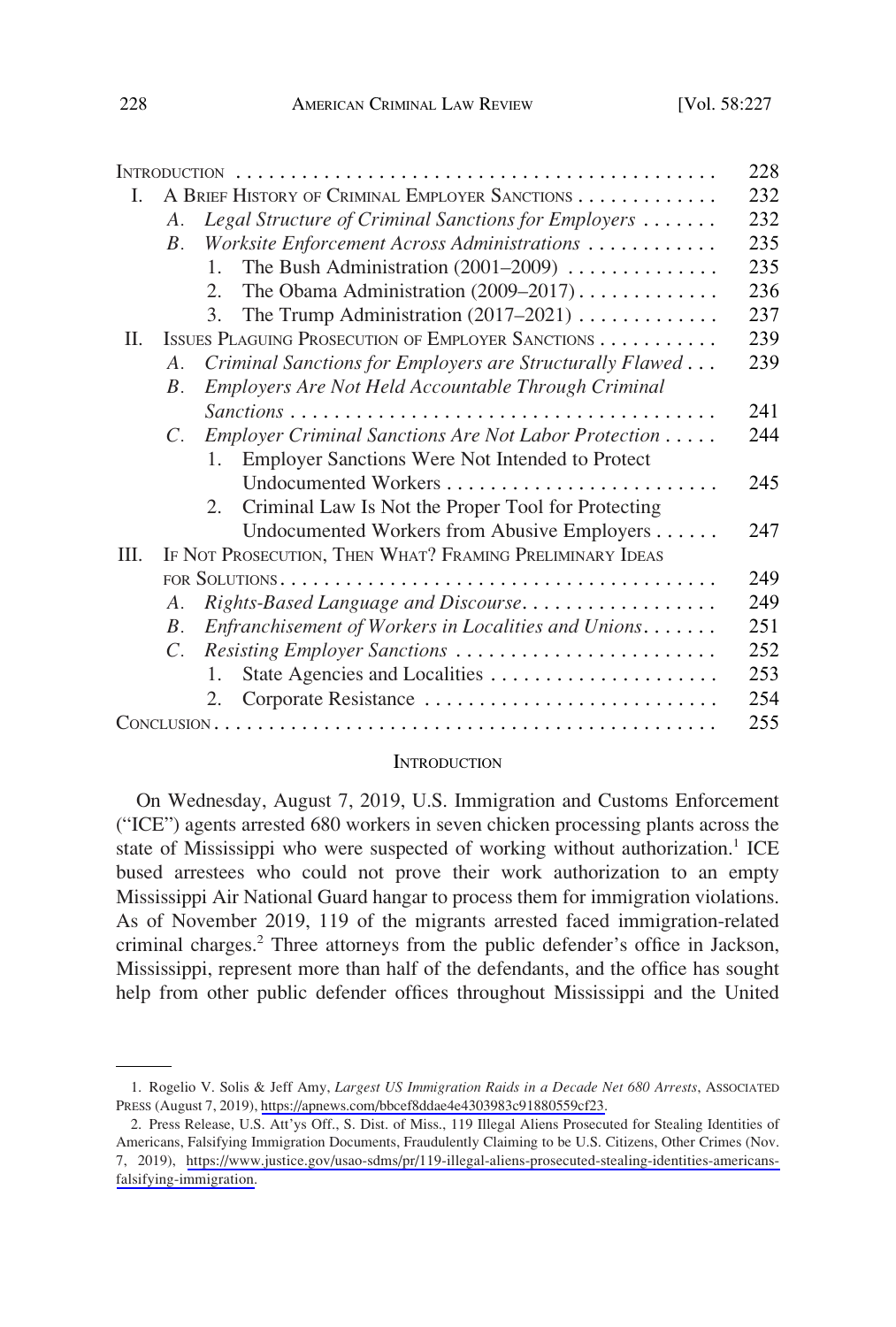States to defend the charges.<sup>3</sup> U.S. Attorney for the Southern District of Mississippi Mike Hurst, who oversaw the migrants' prosecution, promised that the U.S. Department of Justice ("DOJ") would vigorously prosecute employers who violated immigration laws.<sup>4</sup> A year later, four former employees at the chicken processing plants were indicted on criminal charges related to the August 2019 raid, <sup>5</sup> but no criminal charges were filed against the seven corporate employers targeted in the raid.

Observers outraged by dramatic ICE sweeps have pled for a more humanitarian enforcement alternative that does not criminalize migrants, especially those who work in industries vital to the nation's economy like construction and food production.<sup>6</sup> After the Mississippi raids, countless news outlets accused the Trump administration of focusing on individual violations of federal law while neglecting its responsibility to prosecute employers of undocumented workers.<sup>7</sup> These journalistic challenges form part of the broader outcry that the Trump administration declined to prosecute white-collar crime in favor of low-level drug crime and immigration enforcement.8 They suggest that corporate crime is allowed to run unchecked while the brunt of criminal punishment is borne by working-class Americans.<sup>9</sup> They are troubled by the arrests of hundreds of undocumented

Rachel Zohn, *Recent ICE Raids Overload Mississippi Legal System*, U.S. NEWS & WORLD REP. (Oct. 18, 3. 2019), [https://www.usnews.com/news/best-states/articles/2019-10-18/recent-ice-raids-by-us-immigration-and](https://www.usnews.com/news/best-states/articles/2019-10-18/recent-ice-raids-by-us-immigration-and-customs-enforcement-overload-mississippi-legal-system)[customs-enforcement-overload-mississippi-legal-system.](https://www.usnews.com/news/best-states/articles/2019-10-18/recent-ice-raids-by-us-immigration-and-customs-enforcement-overload-mississippi-legal-system)

<sup>4.</sup> Bobby Harrison & Michelle Liu, Mike Hurst, the Federal Prosecutor Who Oversaw Chicken Plant Raids, *Has Long Been Tough on Undocumented People — But Less So on Businesses That Hire Them*, MISS. TODAY (Aug. 15, 2019), [https://mississippitoday.org/2019/08/15/mike-hurst-the-prosecutor-who-oversaw-chicken](https://mississippitoday.org/2019/08/15/mike-hurst-the-prosecutor-who-oversaw-chicken-plant-raids-has-long-been-tough-on-the-undocumented-but-less-so-on-businesses-that-hire-them/)[plant-raids-has-long-been-tough-on-the-undocumented-but-less-so-on-businesses-that-hire-them/.](https://mississippitoday.org/2019/08/15/mike-hurst-the-prosecutor-who-oversaw-chicken-plant-raids-has-long-been-tough-on-the-undocumented-but-less-so-on-businesses-that-hire-them/)

<sup>5.</sup> Press Release, U.S. Att'ys Off., S. Dist. of Miss., Managers, Supervisors, and Human Resource Personnel Indicted for Immigration Crimes and Other Federal Crimes Stemming from Largest Single-State Worksite Enforcement Action in Nation's History (Aug. 6, 2020), [https://www.justice.gov/usao-sdms/pr/managers](https://www.justice.gov/usao-sdms/pr/managers-supervisors-and-human-resource-personnel-indicted-immigration-crimes-and-other)[supervisors-and-human-resource-personnel-indicted-immigration-crimes-and-other](https://www.justice.gov/usao-sdms/pr/managers-supervisors-and-human-resource-personnel-indicted-immigration-crimes-and-other).

Editorial, *ICE Sweeps are Cruel. Without Immigration Reform, They're Pointless, Too*., WASH. POST (Aug. 6. 11, 2019), [https://www.washingtonpost.com/opinions/ice-sweeps-are-cruel-without-immigration-reform-theyre](https://www.washingtonpost.com/opinions/ice-sweeps-are-cruel-without-immigration-reform-theyre-pointless-too/2019/08/11/88d212b8-bad4-11e9-bad6-609f75bfd97f_story.html)[pointless-too/2019/08/11/88d212b8-bad4-11e9-bad6-609f75bfd97f\\_story.html.](https://www.washingtonpost.com/opinions/ice-sweeps-are-cruel-without-immigration-reform-theyre-pointless-too/2019/08/11/88d212b8-bad4-11e9-bad6-609f75bfd97f_story.html)

*See, e.g*., Nomaan Merchant, *ICE Raids Raise Question: What about the Employers?*, ASSOCIATED PRESS 7. (Aug. 14, 2019), <https://apnews.com/e7113c50a6fd4d2688fc2f2b8a9a91cd>; Renae Merle, *As Workplace Raids Multiply, Trump Administration Charges Few Companies*, WASH. POST (Aug. 9, 2019), [https://www.](https://www.washingtonpost.com/business/2019/08/09/workplace-raids-multiply-trump-administration-charges-few-companies/)  [washingtonpost.com/business/2019/08/09/workplace-raids-multiply-trump-administration-charges-few-companies/](https://www.washingtonpost.com/business/2019/08/09/workplace-raids-multiply-trump-administration-charges-few-companies/); Asher Stockler, *Undocumented Workers Provide Employers With Little Risk, Large Reward*, NEWSWEEK (Aug. 16, 2019), [https://www.newsweek.com/undocumented-workers-ice-mississippi-raids-koch-hsi-1454807;](https://www.newsweek.com/undocumented-workers-ice-mississippi-raids-koch-hsi-1454807) State of the Union, *Tapper: Why No Charges against Businesses in ICE Raids?*, CNN (Aug. 11, 2019), [https://www.cnn.com/](https://www.cnn.com/videos/us/2019/08/11/acting-border-patrol-chief-mark-morgan-intv-ice-raids-targeting-illegal-immigrants-no-employers-sot-sotu-vpx.cnn)  [videos/us/2019/08/11/acting-border-patrol-chief-mark-morgan-intv-ice-raids-targeting-illegal-immigrants-no](https://www.cnn.com/videos/us/2019/08/11/acting-border-patrol-chief-mark-morgan-intv-ice-raids-targeting-illegal-immigrants-no-employers-sot-sotu-vpx.cnn)[employers-sot-sotu-vpx.cnn](https://www.cnn.com/videos/us/2019/08/11/acting-border-patrol-chief-mark-morgan-intv-ice-raids-targeting-illegal-immigrants-no-employers-sot-sotu-vpx.cnn). For an example of how this argument has been raised before the Mississippi raids, see Maria Echaveste, *Target Employers*, AM. PROSPECT (Oct. 24, 2005), [https://prospect.org/api/content/](https://prospect.org/api/content/09136016-6469-5ad5-8b0f-a4d502275dcd/) [09136016-6469-5ad5-8b0f-a4d502275dcd/](https://prospect.org/api/content/09136016-6469-5ad5-8b0f-a4d502275dcd/).

<sup>8.</sup> Brandon L. Garrett, *Declining Corporate Prosecutions*, 57 AM. CRIM. L. REV. 109, 110–11 (2020).

<sup>9.</sup> *See* Harrison & Liu, *supra* note 4 ("Since the raids, immigration-rights advocates and critics of the Trump Administration's policies have questioned whether the five companies employing workers at the seven plants raided last week will also be held criminally liable . . . .").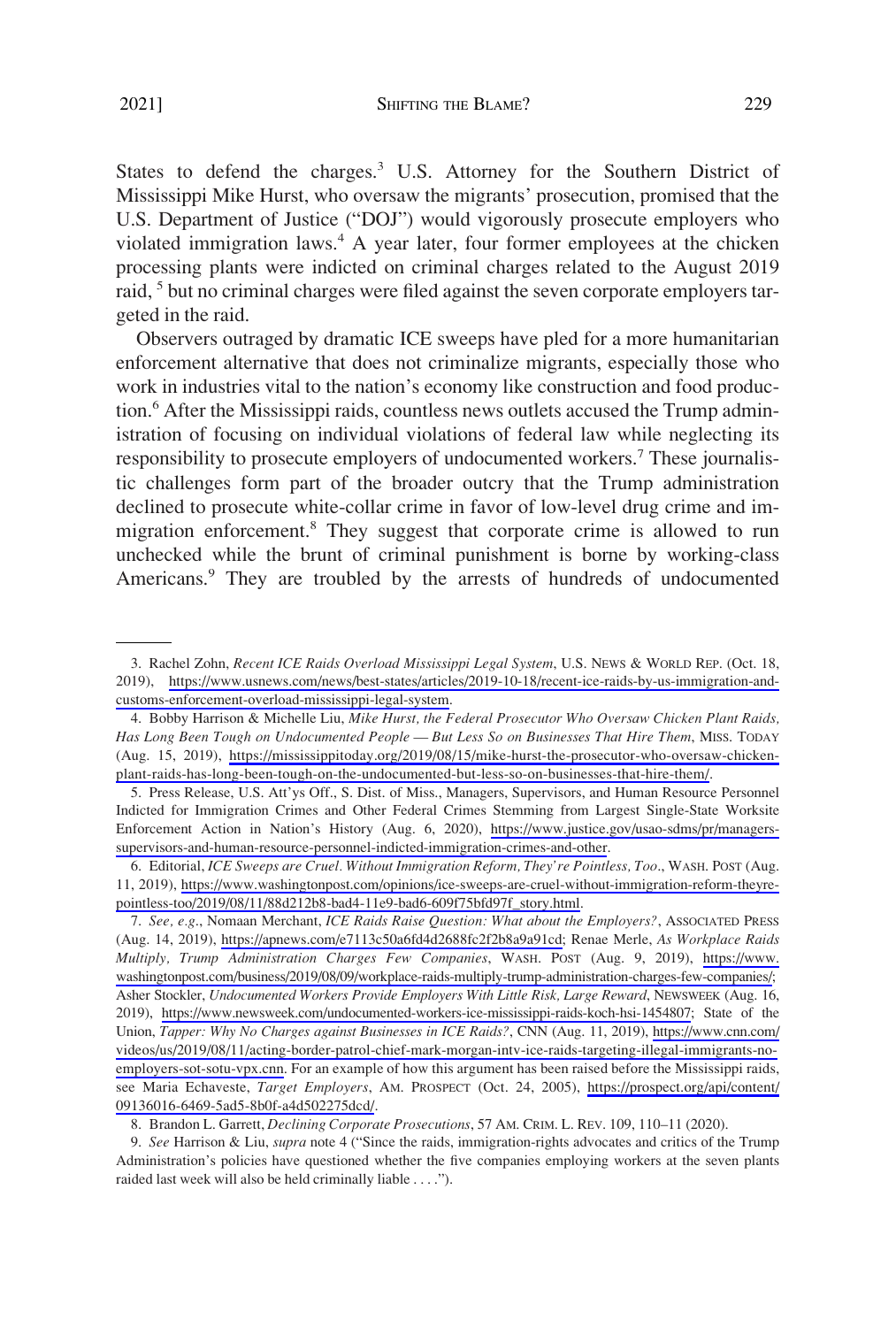workers while employers like Koch Foods, one of the raided chicken processing plants, are not held accountable for profiting off of undocumented work.<sup>10</sup>

A pattern of prosecutions that functionally "blam[es] immigrants and poor people" instead of corporate criminal actors cannot be reconciled with a desire for equal treatment under the law.<sup>11</sup> The firestorm of criticism arising from the Mississippi raids reflects an emerging public consensus that the DOJ and other federal agencies should mete out the consequences of working without authorization equally between employees and their corporate employers.<sup>12</sup> U.S. News & World *Report* lauded this consensus as a rare example of political unity across party lines: "Immigration advocates and enforcement agents may not agree on much, but there is one group that the two sides have long pushed to put under greater scrutiny: the employers who hire workers who are in the country illegally."<sup>13</sup>

At first glance, prosecuting employers who hire undocumented workers<sup>14</sup> cures the worst inequities of the Trump administration's massive ICE raids. Employers may have greater resources to defend against criminal charges than undocumented workers, many of whom are paid low wages and must rely on overworked public defenders. Through prosecution, corporations are forced to disgorge the benefits they have reaped from undocumented work in the form of fines and penalties.<sup>15</sup> Prosecuting employers gives the appearance of equity in the criminal justice system, while still deterring undocumented workers from working without authorization. Further, prosecutors can use their discretion to go after employers who endanger their workers through exploitative practices. When viewed in this light, criminal employer sanctions are a powerful tool in the quest for greater corporate accountability.

But this rosy view ignores the historical roots and contemporary function of criminal employer sanctions. The purpose of this Note is to challenge the

<sup>10.</sup> *See* Merle, *supra* note 7.

<sup>11.</sup> THE BIG SHORT (Paramount Pictures 2015).

*See, e.g*., Adolfo Flores & Hamed Aleaziz, *Hundreds of Employees Were Arrested in an ICE Raid. The*  12. *Bosses Went Home Without a Charge*., BUZZFEED NEWS (Aug. 9, 2019), [https://www.buzzfeednews.com/article/](https://www.buzzfeednews.com/article/adolfoflores/ice-raids-employers-arrest-charges-immigrants-business) [adolfoflores/ice-raids-employers-arrest-charges-immigrants-business](https://www.buzzfeednews.com/article/adolfoflores/ice-raids-employers-arrest-charges-immigrants-business) ("[T]he risk and exposure the employer faces has no point of comparison with the devastation that happens to the employees' lives and these communities in the aftermath of these raids.").

<sup>13.</sup> Alan Neuhauser, *ICE Puts Employers in its Crosshairs*, U.S. NEWS & WORLD REP. (Jan. 22, 2018), [https://www.usnews.com/news/national-news/articles/2018-01-22/is-ice-finally-targeting-employers-of-illegal](https://www.usnews.com/news/national-news/articles/2018-01-22/is-ice-finally-targeting-employers-of-illegal-workers)[workers.](https://www.usnews.com/news/national-news/articles/2018-01-22/is-ice-finally-targeting-employers-of-illegal-workers)

<sup>14.</sup> The terms "undocumented," "unauthorized," and "illegal" are all used interchangeably to describe migrants who either arrive in the United States without legal immigrant or nonimmigrant status or whose status lapses while they are still in the country. Each of these terms carries different connotations which signal the speaker's political position in contemporary immigration debates. *See, e.g*., Gene Demby, *In Immigration Debate, "Undocumented" Vs. "Illegal" Is More Than Just Semantics*, NAT'L PUB. RADIO (Jan. 30, 2013), [https://](https://www.npr.org/sections/itsallpolitics/2013/01/30/170677880/in-immigration-debate-undocumented-vs-illegal-is-more-than-just-semantics) [www.npr.org/sections/itsallpolitics/2013/01/30/170677880/in-immigration-debate-undocumented-vs-illegal-is](https://www.npr.org/sections/itsallpolitics/2013/01/30/170677880/in-immigration-debate-undocumented-vs-illegal-is-more-than-just-semantics)[more-than-just-semantics.](https://www.npr.org/sections/itsallpolitics/2013/01/30/170677880/in-immigration-debate-undocumented-vs-illegal-is-more-than-just-semantics) I use the term "undocumented" because of its clear association to the world of migrant work—migrants are often asked to show documentation proving their ability to work legally in the United States, and those who work with falsified documents can be charged with "document fraud," among other charges.

<sup>15.</sup> *See* 8 U.S.C. § 1324a(e)(4)–(6).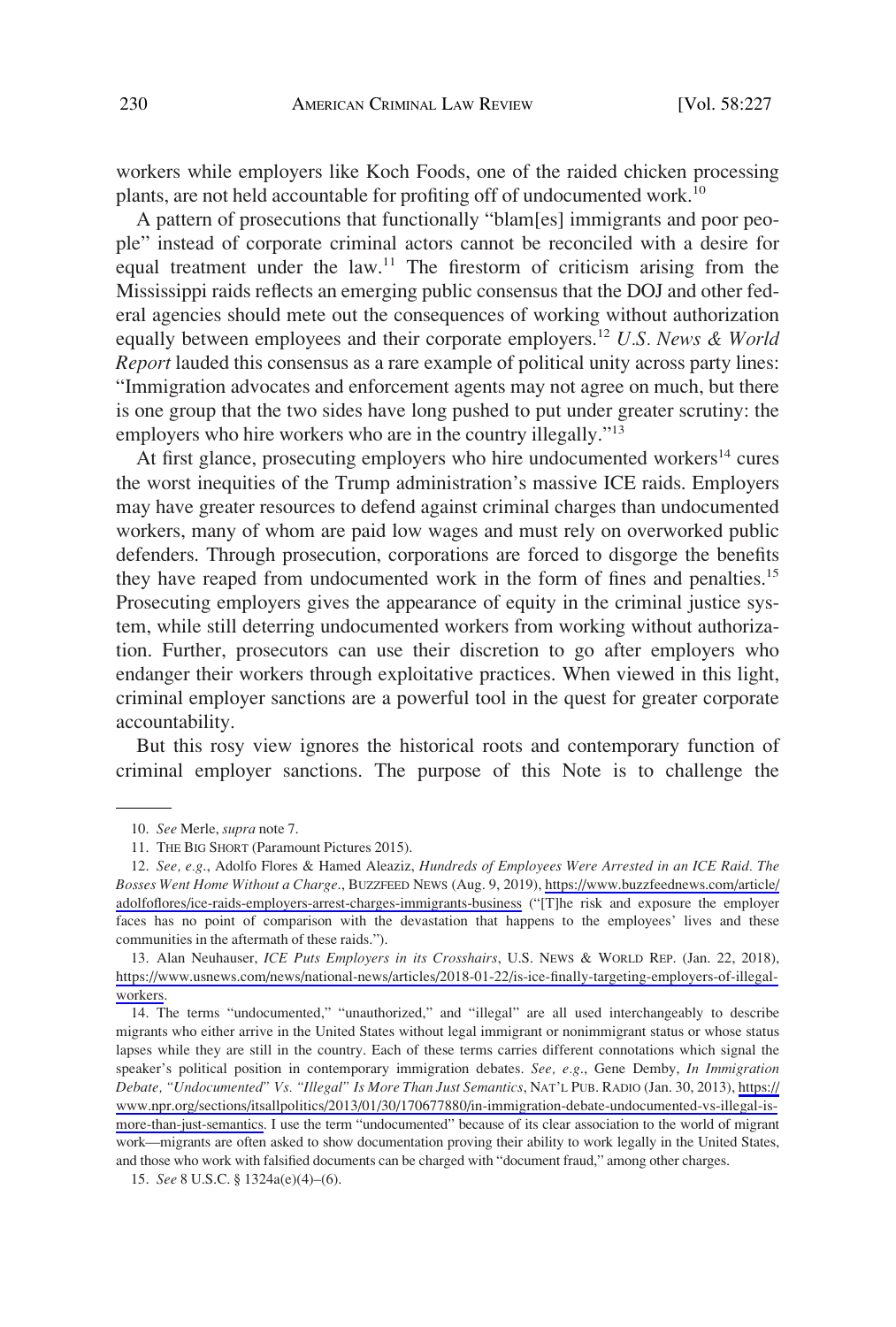consensus that employer prosecution is an appropriate alternative to our current system and put forth solutions that are designed to better protect undocumented workers. Prosecuting employers for immigration-related crimes creates vast collateral consequences that do not appear in other forms of corporate prosecution. This Note seeks to challenge the progressive position that advocates for prosecuting corporate crime and explain why this impulse may be misguided in the setting of immigration law. Criminal sanctions for employers do not actually function by "shifting the blame" for unauthorized work from employee to employer. The goal of this Note is not to decry corporate criminal prosecution as a whole, but to examine assumptions about how criminal law functions in this context and imagine new ways to achieve just distributive effects.

Criminal prosecution of employers for employing undocumented people cannot be extricated from the criminalization of migrants as a whole. Part I describes the basic structure of the laws criminalizing employers for hiring undocumented people, also known as "employer sanctions," and gives a short history of their origin in the Immigration Reform and Control Act ("IRCA") and enforcement under the three most recent presidential administrations. Part II presents three reasons why prosecution is inadequate as a means of redress for the "crime" of employing undocumented workers and responds to potential concerns about the consequences of eliminating employer sanctions. First, criminal sanctions are not useful as a prosecution tool because they have confusing and conflicting formulations about who the perpetrators and victims of undocumented work actually are. Second, the investigation of criminal employer sanctions cases inevitably leads to the firing, arrest, and deportation of undocumented workers without establishing protections for future workers. To illustrate this point, this Note focuses on some of the approaches that federal prosecutors have used in prosecuting corporations for immigration violations using data from deferred and non-prosecution agreements from 2009 to 2019.<sup>16</sup> Third, employer sanctions cannot be redeemed as a regulatory tool to protect exploited migrant workers. The tools of federal prosecution are not politically neutral means of preventing impunity for corrupt corporate behavior. Prosecuting employers myopically attempts to address the problem of exploitation while failing to understand exploitative employer-employee relationships as symptomatic of larger inequalities.

Part III imagines alternatives that immigrant rights advocates can explore in their effort to stop the abuse, criminalization, and deportation of migrant workers.

<sup>16.</sup> It is difficult to make sweeping judgments about an entire category of criminal prosecution, and I recognize that every case brought against employers is different. Many cases of this type involve difficult questions of bias, criminality, and guilt, especially when immigration-related violations are perpetrated along with other violations such as tax and document fraud. I make my arguments about an "archetypal case" that I have observed in every criminal case I have reviewed under the employer sanctions statutes: corporations plead guilty to violating one of the employer sanctions laws in exchange for cooperation (often receiving a deferred prosecution agreement or plea agreement), while undocumented workers are fired, arrested, and placed in removal proceedings, or criminally charged.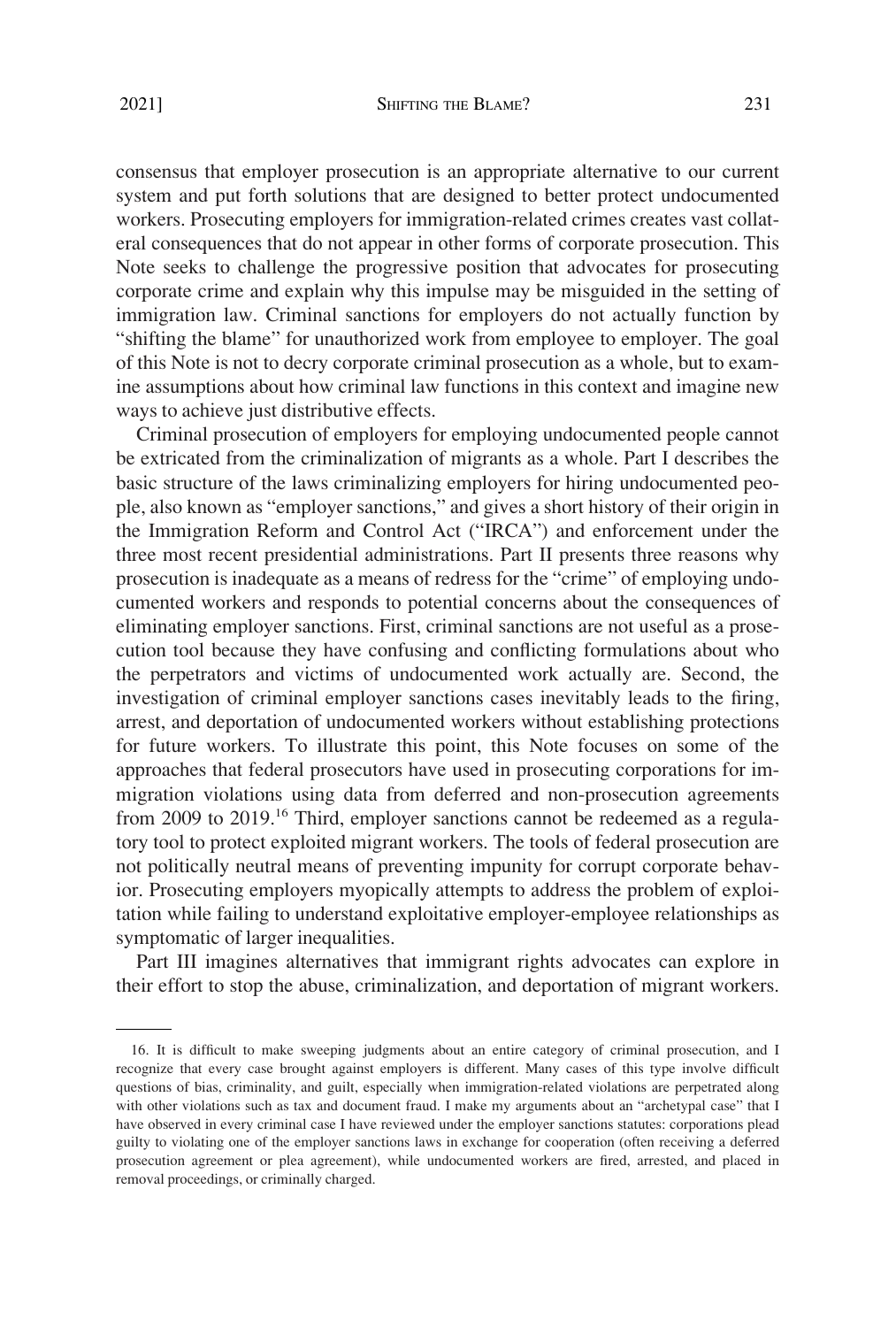<span id="page-5-0"></span>This Part endorses equity for populations most affected by the application of employer sanctions, freedom from exploitation for undocumented people, and a rule of law that is thoughtfully designed to achieve just ends. It does not provide policy solutions with an aim to reduce immigration to the United States or prevent noncitizens from competing with citizens for employment. The policy solutions this Note addresses are intended to empower migrant workers (regardless of immigration status) to resist and prevent some of the exploitation that arises when workers are placed in vulnerable positions and cannot speak out against employers for fear of being reported to government authorities. It explores universal human rights language, worker enfranchisement, and state and corporate resistance as alternatives to corporate prosecution.

## I. A BRIEF HISTORY OF CRIMINAL EMPLOYER SANCTIONS

## *A. Legal Structure of Criminal Sanctions for Employers*

It is not a crime for undocumented people to work in the United States. Obtaining work by using false documents is criminalized, but migrants do not commit a crime simply by attempting to find work in the United States.<sup>17</sup> Although undocumented workers can face negative immigration consequences—like inability to adjust their status—by working unlawfully,<sup>18</sup> criminal sanctions for hiring undocumented people are reserved for employers.<sup>19</sup> Sanctions, though not directly targeted at undocumented workers, harm undocumented workers indirectly by making it undesirable for employers to hire them.<sup>20</sup> This flawed design makes employer sanctions irredeemable as a means to protect undocumented people.

Federal prosecutors rely on two primary statutory provisions within the Immigration and Nationality Act to sanction employers of undocumented workers: 8 U.S.C. §§ 1324 and 1324a.<sup>21</sup> These employer sanctions statutes are not the only tools that prosecutors use in crafting a case against employers of unauthorized migrants. For example, prosecutors often charge employers with crimes such as document fraud<sup>22</sup> or identity theft.<sup>23</sup> However, this Section focuses on the two

<sup>17.</sup> *See* Geoffrey Heeren, *The Immigrant Right to Work*, 31 GEO. IMMIGR. L.J. 243, 244 (2017) ("When states tried to keep out or drive out immigrants by restricting their job opportunities through licensing, permitting, or zoning laws, federal courts routinely struck down these efforts."). Not all courts have expressed a migrant's right to work in the same generous terms. *See* Hoffman Plastic Compounds, Inc. v. NLRB, 535 U.S. 137, 148 (2002) ("Under the IRCA regime, it is impossible for an undocumented alien to obtain employment in the United States without some party directly contravening explicit congressional policies. Either the undocumented alien tenders fraudulent identification, which subverts the cornerstone of IRCA's enforcement mechanism, or the employer knowingly hires the undocumented alien in direct contradiction of its IRCA obligations.").

<sup>18.</sup> Arizona v. United States, 567 U.S. 387, 404–05 (2012).

<sup>19.</sup> Heeren, *supra* note 17, at 244.

<sup>20.</sup> *See* David Bacon & Bill Ong Hing, *The Rise and Fall of Employer Sanctions*, 38 FORDHAM URB. L.J. 77, 81 (2010).

<sup>21. 8</sup> U.S.C. §§ 1324, 1324a.

<sup>22. 18</sup> U.S.C. § 1546.

<sup>23.</sup> *Id*. § 1028.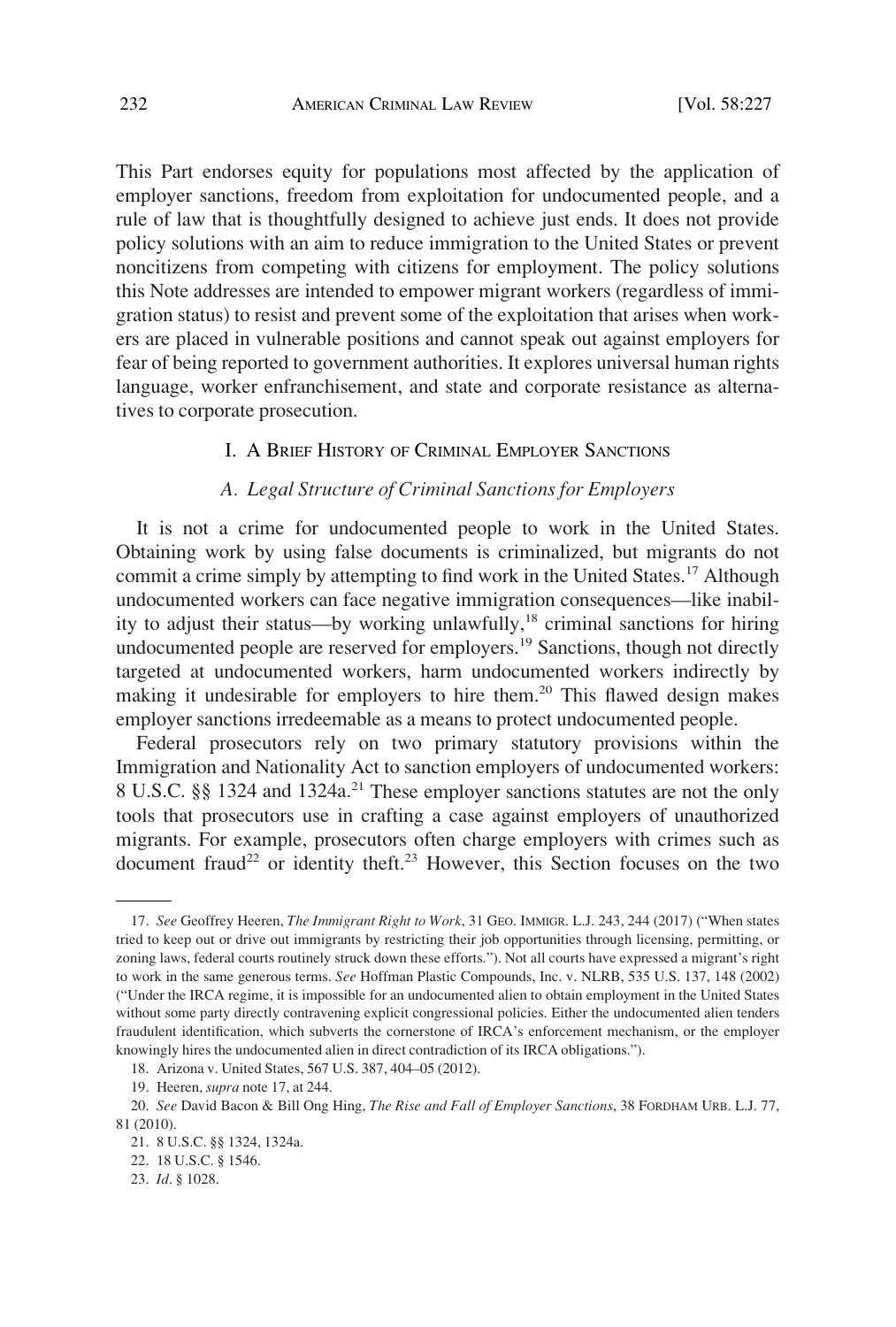employer sanctions statutes within the Immigration and Nationality Act, as prosecutors' other tools are beyond the scope of this Note.24

Section 1324 contains felony penalties for any person who either "conceals, harbors, or shields" undocumented people from detection or "encourages or induces" an undocumented person to enter and live in the United States.<sup>25</sup> It is enforced against employers and corporations as well as individuals.<sup>26</sup> Employers who violate this provision can face harsh penalties, including fines and imprisonment of up to five years, so it may function as an effective deterrent.<sup>27</sup>

Section 1324a specifically criminalizes a "pattern or practice" of employers who knowingly "hire . . . recruit or refer for a fee" undocumented workers.<sup>28</sup> Section 1324a applies equally to natural persons, employers, and corporations.29 The statute also provides for civil fines and liability for employers who employ unauthorized workers<sup>30</sup> and enables the Attorney General to seek an injunction in district court to enjoin the employment of unauthorized individuals.<sup>31</sup> To comply with § 1324a, all employers must examine workers' employment authorization and identity documents and attest to their validity.<sup>32</sup> Employees must also attest that they are authorized to work in the United States.<sup>33</sup> The statute contains a "[g]ood faith compliance" defense to civil liability that excuses a "technical or procedural failure" to meet the verification requirements if there is a good faith effort to comply,34 but this good faith compliance provision does not apply to pattern-orpractice violators under subsection  $(f)$ .<sup>35</sup> Under the criminal penalty provisions in subsection (f), employers can be fined a maximum of \$3,000 for each unauthorized migrant they employ and can be imprisoned for a maximum of six months.<sup>36</sup>

Sections 1324 and 1324a were signed into law by President Reagan as part of the Immigration Reform and Control Act of 1986 ("IRCA").<sup>37</sup> The law did not affect employers who had hired unauthorized workers before the enactment of the

<sup>24.</sup> *See* ANDORRA BRUNO, CONG. RSCH. SERV., R40002, IMMIGRATION-RELATED WORKSITE ENFORCEMENT: PERFORMANCE MEASURES ii (2015) ("Criminal investigations may result in defendants being charged with crimes beyond unlawful employment and being subject to the relevant penalties for those violations.").

<sup>25. 8</sup> U.S.C. § 1324(a)(1)(A)(iii)–(iv).

<sup>26.</sup> *See* United States v. Kim, 193 F.3d 567, 573 (2d Cir. 1999) ("[Section] 1324, on its face, does not restrict the persons within its reach. It applies to '[a]ny person' who, *inter alia*, knowingly harbors an illegal alien. . . . [T]he evolution of § 1324(a)(i)(A)(iii) to its present form makes clear that Congress intended it to cover employers.").

<sup>27. 8</sup> U.S.C. § 1324(a)(1)(B)(ii), (a)(3)(A).

<sup>28.</sup> *Id*. § 1324a(f)(1). For a comprehensive analysis of § 1324a, see BRUNO, *supra* note 24.

<sup>29.</sup> *Id*. § 1324a(a) ("It is unlawful for a person or other entity . . . .").

<sup>30.</sup> *Id*. § 1324a(e)(4)–(6).

<sup>31.</sup> *Id*. § 1324a(f)(2).

<sup>32.</sup> *Id*. § 1324a(b)(1).

<sup>33.</sup> *Id*. § 1324a(b)(2).

<sup>34.</sup> *Id*. § 1324a(b)(6)(A).

<sup>35.</sup> *Id*. § 1324a(b)(6)(C).

<sup>36.</sup> *Id*. § 1324a(f)(1).

<sup>37.</sup> Robert G. Heiserman & Rebecca P. Burdette, *Employer Sanctions Under the Immigration Reform and Control Act of 1986*, 15 COLO. LAW. 2199, 2199 (1986).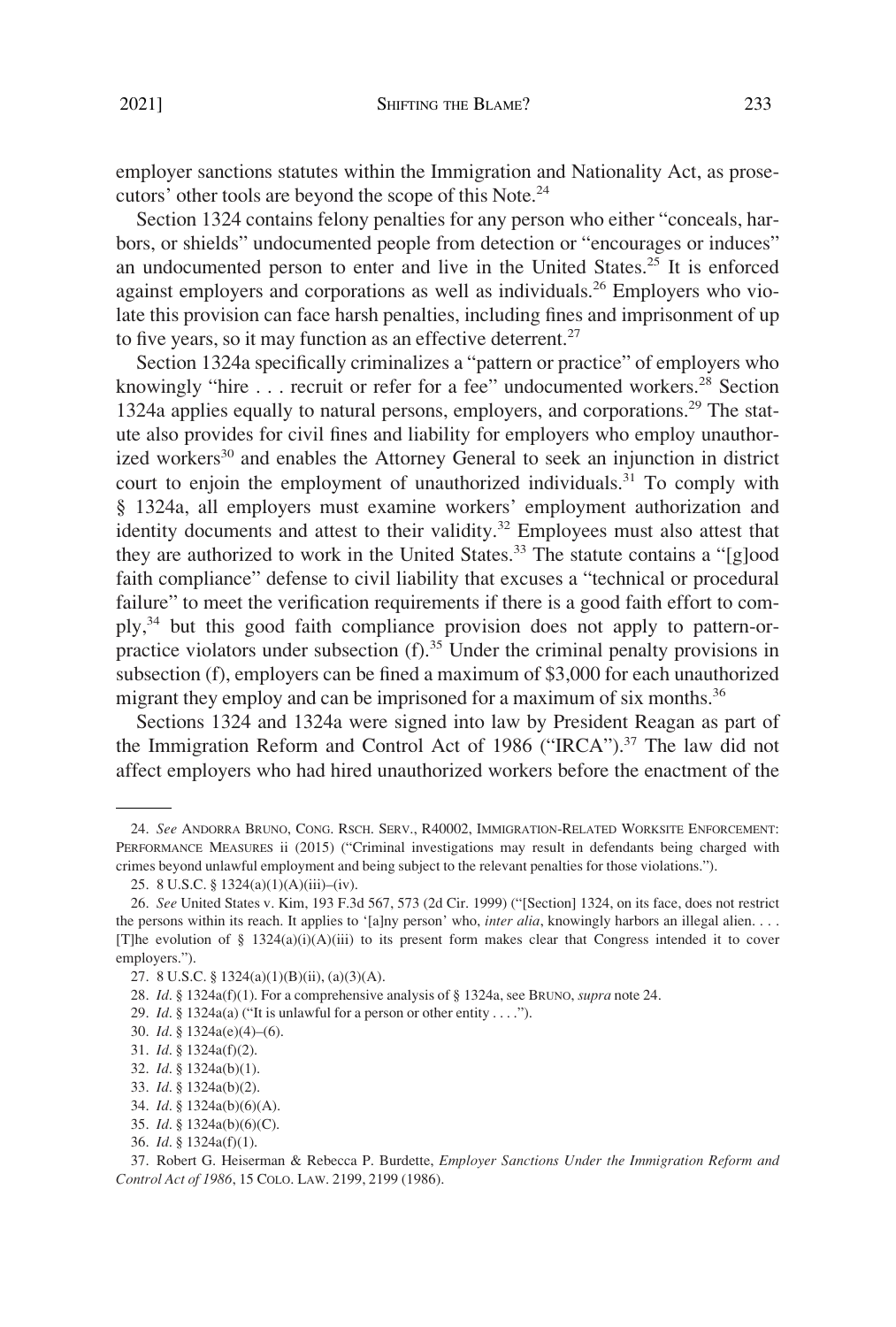IRCA.38 Originally, the law called for a unit within the now-defunct U.S. Immigration and Naturalization Service to prosecute violations.<sup>39</sup> The criminal portions of the IRCA did not go into full effect until 1988, after a twelve-month adjustment period to educate employers about their obligations under the new  $law.<sup>40</sup>$ 

Scholars have characterized the IRCA and its criminal employer-sanctions provisions as an outgrowth of negative public opinion towards migrants that, among other things, blamed undocumented workers for the recession of the 1980s. Stanford immigration law professor Jayashri Srikantiah writes that the IRCA reflected "a conception of undocumented migrants as lawbreakers . . . imposing criminal penalties on employers who hired them."41 The conception of migrants as lawbreakers who drained the U.S. job market was common in Supreme Court jurisprudence in the years leading up to the passage of the IRCA. $42$ 

Courts have read the legislative intent of employer sanctions in somewhat conflicting ways. In *Hoffman Plastic Compounds v. NLRB*, the Supreme Court denied back pay to an undocumented migrant worker under the National Labor Relations Act, holding that the "IRCA 'forcefully' made combating the employment of illegal aliens central to '[t]he policy of immigration law.'"43 In 2012, a federal court found that the "purpose of this aspect of the IRCA was to control illegal immigration by imposing 'penalties for employers who knowingly hire undocumented aliens, thereby ending the magnet that lures them to this country.<sup>"44</sup> In the same year, however, the Supreme Court held in *Arizona v. United States* that the "IRCA's framework reflects a considered judgment that making criminals out of aliens engaged in unauthorized work—aliens who already face the possibility of employer exploitation because of their removable status—would be inconsistent with federal policy and objectives."<sup>45</sup> The promise that the IRCA's employer criminal sanctions do not criminalize migrant workers, while admirable, is a hollow one, as methods of sanctions enforcement after the IRCA's passage have consistently demonstrated.

44. United States v. Henderson, 857 F. Supp. 2d 191, 199 (D. Mass. 2012) (quoting H.R. REP. No. 99-682, pt. 1, at 45 (1986), *reprinted in* 1986 U.S.C.C.A.N. 5649, 5649–50).

<sup>38.</sup> *Id*.

<sup>39.</sup> *Id*. at 2200.

<sup>40.</sup> *Id*.

<sup>41.</sup> Jayashri Srikantiah, *Perfect Victims and Real Survivors: The Iconic Victim in Domestic Human Trafficking Law*, 87 B.U. L. REV. 157, 190 (2007).

<sup>42.</sup> *Id*. at 190 n.186 (collecting cases); *see*, *e.g*., INS v. Delgado, 466 U.S. 210, 223 (1984) (Powell, J., concurring) ("One of the main reasons [undocumented migrants] come—perhaps the main reason—is to seek employment."); United States v. Brignoni-Ponce, 422 U.S. 873, 878–79 (1975) ("[T]hese aliens create significant economic and social problems, competing with citizens and legal resident aliens for jobs, and generating extra demand for social services.").

<sup>43. 535</sup> U.S. 137, 147 (2002) (citation omitted).

<sup>45.</sup> Arizona v. United States, 567 U.S. 387, 405 (2012).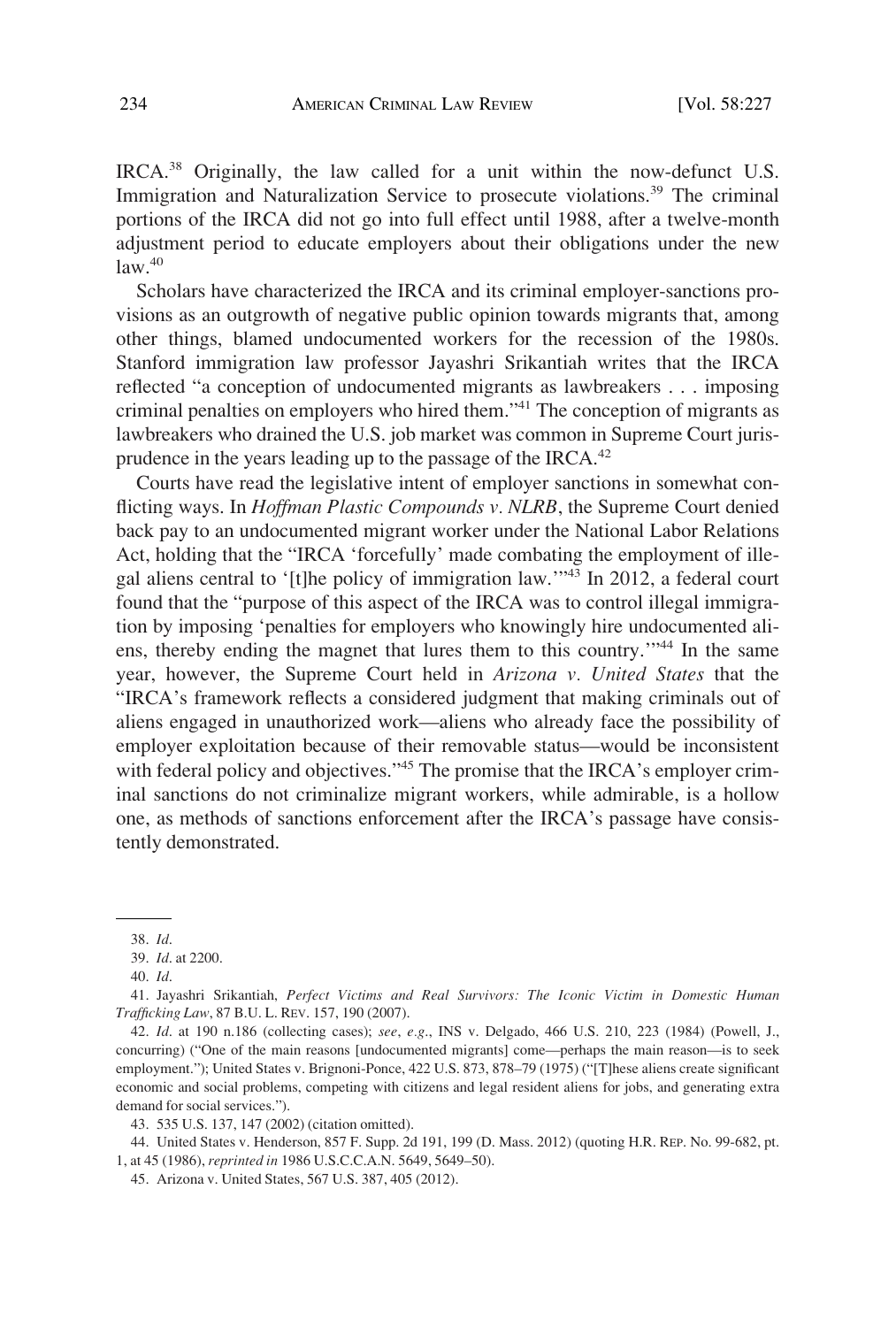### *B. Worksite Enforcement Across Administrations*

<span id="page-8-0"></span>Although employer sanctions were enacted in 1986, there was minimal enforcement of immigration-related violations until the middle years of the George W. Bush administration. The creation of ICE in 2003 allowed for greater policing within the United States, and presidents have engaged in the "ritualized spectator sport" of border policing by arresting employees in their workplaces across the country.46 Criminal sanctions for employers of unauthorized workers can carry symbolic value when coupled with highly visible ICE raids, but civil sanctions can also be employed with relatively little fanfare. President Bush, for example, pioneered ICE's visible worksite enforcement "raid" model. President Obama instead relied on civil enforcement actions, instituting audits to remove unauthorized employees from company payrolls. President Trump embraced the ICE "raid" model from the Bush presidency, while appearing to increase criminal penalties against employers in the latter years of his term.

1. The Bush Administration (2001–2009)

The Bush administration oversaw the creation of tools that would be most crucial to the enforcement of employer sanctions: ICE and the modern version of E-Verify. ICE is a law enforcement agency within the Department of Homeland Security ("DHS") that was originally intended to "prevent acts of terrorism by targeting the people, money, and materials that support terrorist and criminal activities," but whose mission has expanded drastically to carry out immigration enforcement across the nation.<sup>47</sup> E-Verify is the electronic employment verification system that employers use to verify whether employees are authorized to work in the United States. The system compares data that employees submit to demonstrate their eligibility for employment with databases maintained by the Social Security Administration and DHS.<sup>48</sup> It also places employers under the supervision of an E-Verify Monitoring and Compliance Unit within ICE.49 At least twenty-two states have mandated some form of the program.<sup>50</sup>

On May 12, 2008, ICE carried out what it called "the largest criminal worksite enforcement ever in the United States."51 ICE agents arrested 389 workers at the

<sup>46.</sup> PETER ANDREAS, BORDER GAMES: POLICING THE U.S.-MEXICO DIVIDE x (2000).

<sup>47.</sup> Heather Timmons, *No One Really Knows What ICE is Supposed to Be. Politicians Love That*, QUARTZ (July 7, 2018), [https://qz.com/1316098/what-is-ice-supposed-to-do-the-strange-history-of-us-immigration-and](https://qz.com/1316098/what-is-ice-supposed-to-do-the-strange-history-of-us-immigration-and-customs-enforcement/)[customs-enforcement/](https://qz.com/1316098/what-is-ice-supposed-to-do-the-strange-history-of-us-immigration-and-customs-enforcement/).

<sup>48.</sup> Elizabeth Brown & Inara Scott, *Sanctuary Corporations: Should Liberal Corporations Get Religion?*, 20 U. PA. J. CONST. L. 1101, 1115 (2018).

<sup>49.</sup> *Id*. at 1116.

<sup>50.</sup> Rebecca Beitsch, *In Targeting Undocumented Workers, Some Legislators Want Employers to Do More*, PEW CHARITABLE TRS. (Feb. 14, 2017),<http://pew.org/2l8JYq1>.

<sup>51.</sup> Muzaffar Chishti & Claire Bergeron, Iowa Raid Raises Questions about Stepped-Up Immigration *Enforcement*, MIGRATION POL'Y INST. (June 16, 2008), [https://www.migrationpolicy.org/article/iowa-raid](https://www.migrationpolicy.org/article/iowa-raid-raises-questions-about-stepped-immigration-enforcement)[raises-questions-about-stepped-immigration-enforcement.](https://www.migrationpolicy.org/article/iowa-raid-raises-questions-about-stepped-immigration-enforcement)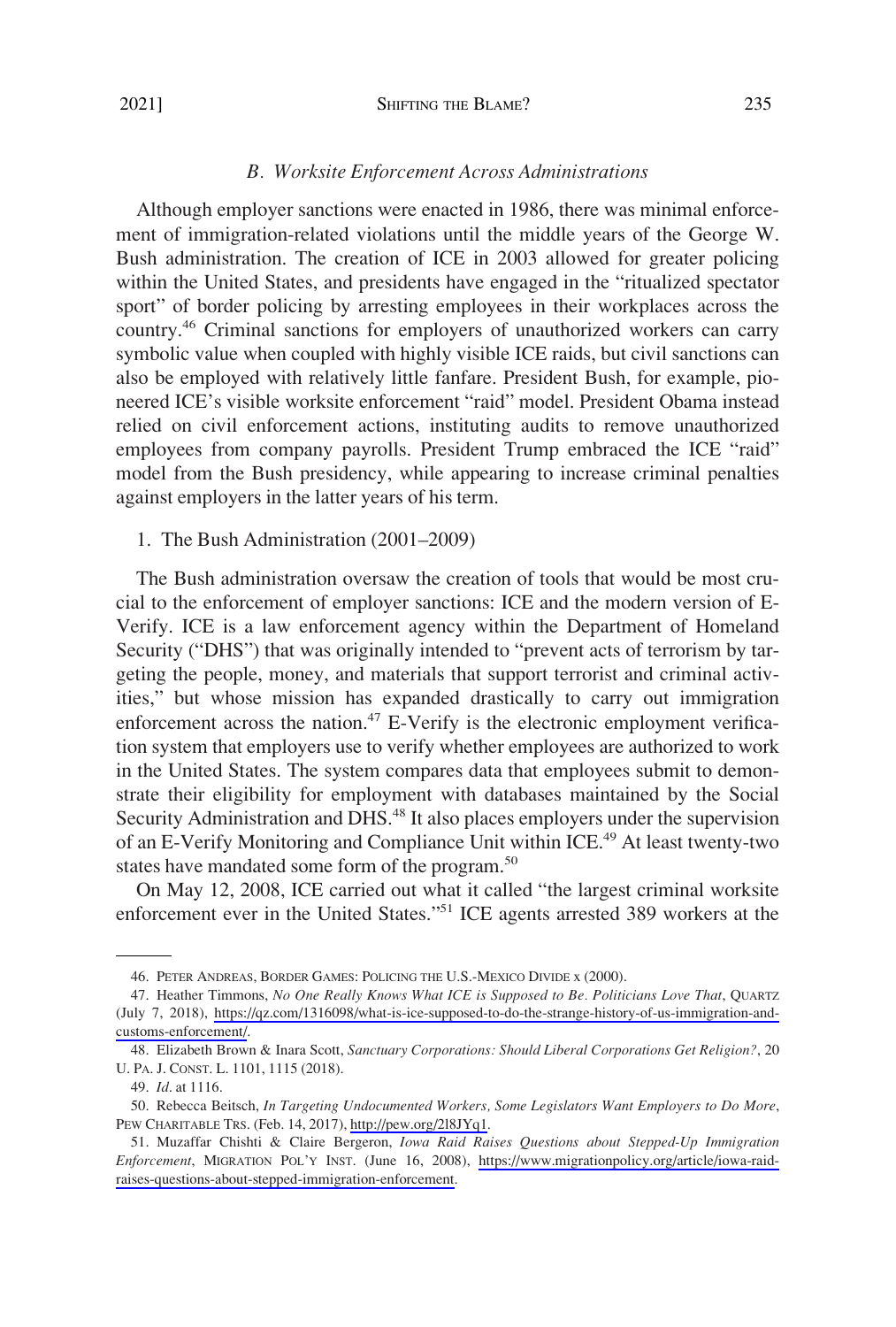<span id="page-9-0"></span>Agriprocessors meat packaging plant in Postville, Iowa.<sup>52</sup> To accommodate the massive size of the federal proceedings, judges held court on the grounds of the National Cattle Congress in Waterloo, Iowa, and defense attorneys were asked to represent up to ten individuals at once in mass hearings.<sup>53</sup> Those arrested made up almost one-tenth of the population of Postville.<sup>54</sup> Simultaneously, federal authorities investigated complaints of severe worker abuse and child labor law violations at Agriprocessors.55 The federal investigation included counts against executives for harboring illegal aliens for profit and violations of the child labor laws.<sup>56</sup> Prosecutors later dropped all of the IRCA charges against executives,  $57$  and the executives were acquitted of all child-labor charges at trial in 2010.<sup>58</sup>

Overall, President Bush relied much more heavily on criminal arrests of employers and administrative arrests of undocumented migrant employees than civil penalties to enforce his worksite enforcement strategy. In fiscal year 2008, the Bush administration issued eighteen final orders against employers for employing undocumented people, with total administrative fines equaling \$675,209, but completed 5184 administrative arrests and 1103 criminal arrests in the same year.<sup>59</sup>

2. The Obama Administration (2009–2017)

The Obama administration had no interest in being associated with mass ICE raids like that of Postville. After an ICE raid in Washington State during the first month of Obama's term led to the arrests of twenty-eight workers, DHS Secretary Janet Napolitano revealed she had not been informed of the raid prior to its execution and called for a review of the raid.60 A source for the *New York Times* stated that Secretary Napolitano was "not happy" because the raid was "inconsistent with her position, and the president's position on these matters."<sup>61</sup>

Distaste for ICE raids did not mean that President Obama ceased to enforce employer sanctions, however. During the Obama administration, large "gun-wielding" raids by ICE were replaced with "silent raids," where government agents audited employers' hiring practices, triggering the firing of thousands of workers.<sup>62</sup> According to the

57. McCarthy, *supra* note 54, at 297.

<sup>52.</sup> Julia Preston, *Inquiry Finds Under-Age Workers at Meat Plant*, N.Y. TIMES (Aug. 5, 2008), https://www. [nytimes.com/2008/08/06/us/06meat.html.](https://www.nytimes.com/2008/08/06/us/06meat.html)

<sup>53.</sup> Chishti & Bergeron, *supra* note 51.

<sup>54.</sup> Allison L. McCarthy, *The May 12, 2008 Postville, Iowa Immigration Raid: A Human Rights Perspective*, 19 TRANSNAT'L L. & CONTEMP. PROBS. 293, 295 (2010).

<sup>55.</sup> Preston, *supra* note 52.

<sup>56.</sup> Jennifer Ludden, *Kosher Meat Plant Faces Child Labor Allegations*, NAT'L PUB. RADIO (Sept. 10, 2008), [https://www.npr.org/templates/story/story.php?storyId=94449437;](https://www.npr.org/templates/story/story.php?storyId=94449437) McCarthy, *supra* note 54, at 297.

<sup>58.</sup> Ashby Jones, *Slaughterhouse Manager Acquitted of Child-Labor Charges*, WALL ST. J. (June 8, 2010), [https://www.wsj.com/articles/BL-LB-29746.](https://www.wsj.com/articles/BL-LB-29746)

<sup>59.</sup> BRUNO, *supra* note 24, at 5–6.

*Secretary Seeks Review of Immigration Raid*, N.Y. TIMES (Feb. 26, 2009), [https://www.nytimes.com/](https://www.nytimes.com/2009/02/26/washington/26immig.html) 60. [2009/02/26/washington/26immig.html](https://www.nytimes.com/2009/02/26/washington/26immig.html).

<sup>61.</sup> *Id*.

<sup>62.</sup> Bacon & Hing, *supra* note 20, at 77.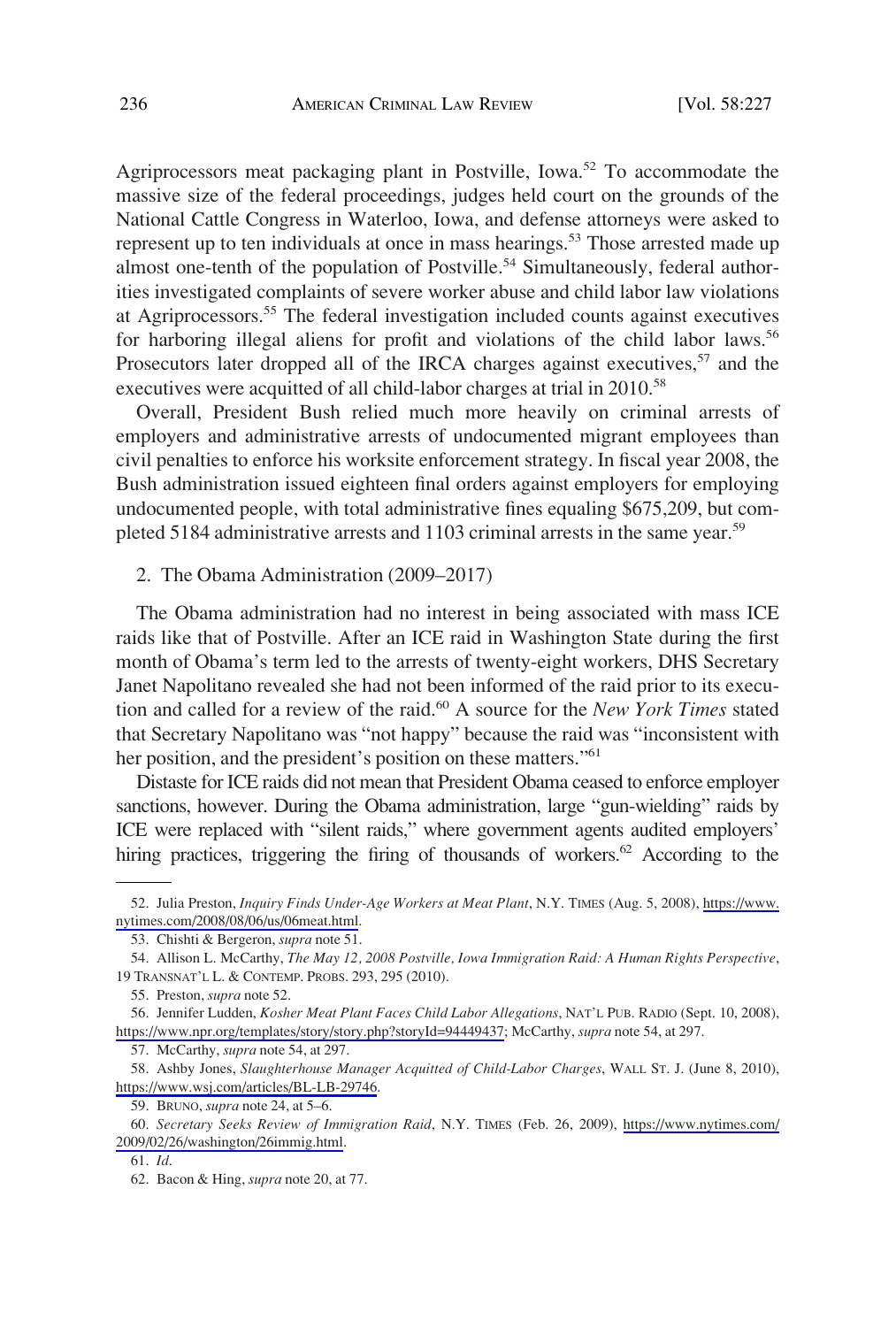<span id="page-10-0"></span>Obama White House website, ICE audited more than 8900 employers suspected of hiring unauthorized migrants and imposed more than \$100 million in civil sanctions against employers.<sup>63</sup> President Obama's immigration enforcement platform acknowledged that these sanctions should also be used against "employers who hire undocumented workers to skirt the workplace standards that protect all workers," promising to increase penalties for these employers.<sup>64</sup> Though civil audits often did not lead to deportations of undocumented workers, these workers were still fired, even at workplaces where employees enjoyed better-than-average pay and working conditions.<sup>65</sup> Data from the Corporate Prosecution Registry shows that eighty-seven companies were prosecuted for immigration violations between 2009 and 2016 under the Obama administration.<sup>66</sup>

### 3. The Trump Administration (2017*–*2021)

The Trump administration used a variety of enforcement methods to prevent undocumented people from arriving and working in the United States. At the start of his term in early 2018, the National Immigration Law Center suggested that Trump's administration appeared to be combining the approaches of Obama and Bush, targeting both undocumented people and their employers.<sup>67</sup> Massive raids in 2017 and 2018 usually involved highly visible ICE personnel arresting suspected undocumented workers (a hallmark of the Bush administration), with promises of pending prosecution for employers.68 In January 2018, after ICE raided ninetyeight 7-Eleven convenience stores in seventeen states and arrested twenty-one individuals,<sup>69</sup> ICE Director Tom Homan stated that the raids "send a strong message to U.S. businesses that hire and employ and [sic] illegal workforce . . . if you are found to be breaking the law, you will be held accountable."<sup>70</sup>

In August 2019, the Trump administration broke the record set by the 2008 Postville raid with raids across seven cities in southern Mississippi, as described in

*Immigration: Cracking Down on Employers Hiring Undocumented Workers*, WHITE HOUSE, [https://](https://obamawhitehouse.archives.gov/issues/immigration/strengthening-enforcement) 63. [obamawhitehouse.archives.gov/issues/immigration/strengthening-enforcement](https://obamawhitehouse.archives.gov/issues/immigration/strengthening-enforcement) (last visited Oct. 31, 2019). 64. *Id*.

<sup>65.</sup> Bacon & Hing, *supra* note 20, at 84 ("The softer, gentler approach to employer sanctions enforcement implemented by the Obama administration may appear more humane on the surface. After all, auditing and firing is accomplished without guns, handcuffs, or detention. However, the result––loss of work––is not necessarily softer or gentler for the thousands of fired workers who have been working to support their families.").

*Corporate Prosecution Registry*, DUKE UNIV. SCH. OF L. & LEGAL DATA LAB, UNIV. OF VA. ARTHUR J. 66. MORRIS L. LIBR. <http://lib.law.virginia.edu/Garrett/corporate-prosecution-registry/index.html> (last visited Dec. 15, 2019).

<sup>67.</sup> Neuhauser, *supra* note 13.

<sup>68.</sup> *Id*.

Muzaffar Chishti, Sarah Pierce & Jessica Bolter, *Shifting Gears, Trump Administration Launches High-*69. *Profile Worksite Enforcement Operations*, MIGRATION POL'Y INST. (Jan. 24, 2018), [https://www.migrationpolicy.](https://www.migrationpolicy.org/article/shifting-gears-trump-administration-launches-high-profile-worksite-enforcement-operations)  [org/article/shifting-gears-trump-administration-launches-high-profile-worksite-enforcement-operations.](https://www.migrationpolicy.org/article/shifting-gears-trump-administration-launches-high-profile-worksite-enforcement-operations)

<sup>70.</sup> Neuhauser, *supra* note 13.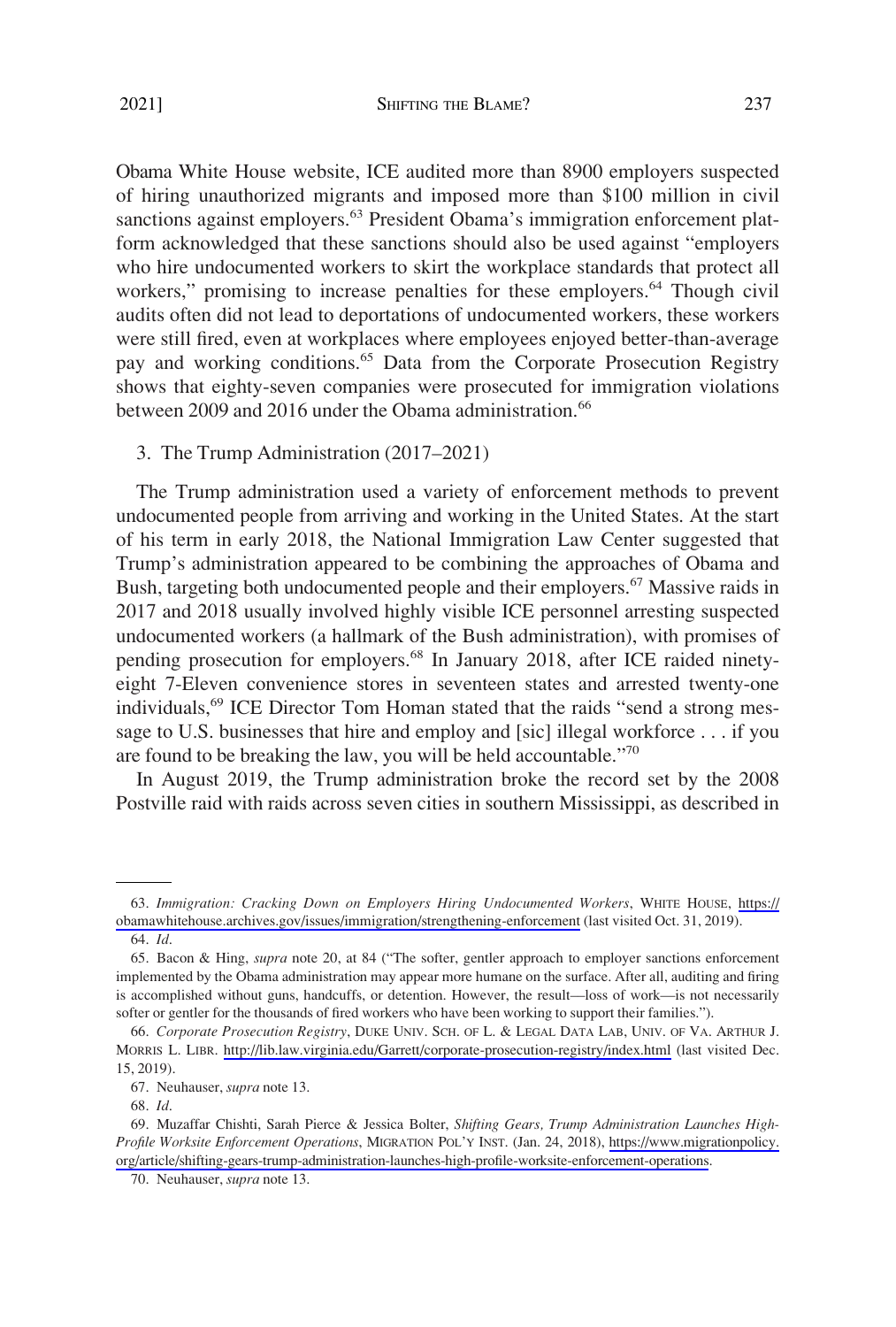the Introduction.71 In August 2020, ICE officials and the U.S. Attorney for the Southern District of Mississippi held a press conference announcing the indictments of four former managers and human resources staff of the chicken processing plants for harboring illegal immigrants under  $\S$  1324 and document fraud.<sup>72</sup> U.S. Attorney Mike Hurst said in a press conference announcing the indictments, "[T]oday marks another step in ensuring that justice is fairly and impartially done, no matter the law-breaker."<sup>73</sup> The delayed indictments may have appeased the outcry to target employers in the days after the raids, but they did not erase any of the costly consequences for the migrants arrested in the raids.<sup>74</sup>

White-collar crime scholar Brandon Garrett's *Declining Corporate Prosecutions*  argues that the Trump administration "swung away from large-scale corporate prosecutions" and "weakened" the corporate prosecution function.<sup>75</sup> Garrett came to this conclusion after analyzing corporate criminal enforcement using empirical data from the first twenty months of the Trump administration and examining institutional changes in Trump's DOJ, such as a high turnover rate and vacancies in key white-collar criminal enforcement positions.<sup>76</sup> The reality of DOJ corporate prosecutions stood in stark contrast to the rhetoric used by Hurst and officials from DHS and ICE in the indictment press release. The question, then, is why the Trump administration prosecuted employers for immigration violations but declined to prosecute other types of corporate crime. The remainder of this Note attempts to show how the enforcement of criminal employer sanctions, regardless of administration, creates collateral consequences that are not relevant where other forms of corporate prosecution are concerned. Significant imbalances and distributive effects exist between corporations and the undocumented workers they employ. Increasing employer sanctions will not equalize the punishment for the "crime" of working without authorization.

75. Garrett, *supra* note 8, at 113.

<sup>71.</sup> *See supra* Introduction.

<sup>72.</sup> Jacob Gallant & David Kenney, One Year Later: ICE Gives Updates on August 2019 ICE Raids, WLOX (Aug. 6, 2020), <https://www.wlox.com/2020/08/06/one-year-later-ice-gives-updates-august-ice-raids/>; U.S. Att'ys Off., S. Dist. of Miss., *supra* note 5.

<sup>73.</sup> U.S. Att'ys Off., S. Dist. of Miss., *supra* note 5.

*See* Michelle Liu, *Families Search for Answers Following Immigration Raids; 680 People Working at*  74. *Food Processing Plants Detained*, MISS. TODAY (Aug. 7, 2019), [https://mississippitoday.org/2019/08/07/](https://mississippitoday.org/2019/08/07/families-scramble-for-answers-following-immigration-raids-680-people-working-at-food-processing-plants-detained/)  [families-scramble-for-answers-following-immigration-raids-680-people-working-at-food-processing-plants-detained/](https://mississippitoday.org/2019/08/07/families-scramble-for-answers-following-immigration-raids-680-people-working-at-food-processing-plants-detained/) (quoting a local immigration attorney in Jackson, Mississippi, who said, "Kids [were] calling us on the first day of school, wondering if their parents were caught up in the raids."); Emily Wagster Pettus, *4 Poultry Plant Execs Indicted After 2019 Immigration Raid*, ASSOCIATED PRESS (Aug. 7, 2020), [https://apnews.com/article/mississippi-u-s](https://apnews.com/article/mississippi-u-s-news-indictments-immigration-arrests-379d2f4210e2a9b299c18aad54f1e0f0)[news-indictments-immigration-arrests-379d2f4210e2a9b299c18aad54f1e0f0](https://apnews.com/article/mississippi-u-s-news-indictments-immigration-arrests-379d2f4210e2a9b299c18aad54f1e0f0) (quoting U.S. Representative Bennie Thompson, "With hundreds left behind, it's clear that working families, rather than the employers taking advantage of these families, are the ones that continue to suffer from the effects of this raid.").

*Id*. at 110, 113. Recent data continues to support Garrett's conclusions. *See* TRAC REPORTS, *Corporate and*  76. *White-Collar Prosecutions At All-Time Lows* (Mar. 3, 2020),<https://trac.syr.edu/tracreports/crim/597/>("The latest available case-by-case records from the Department of Justice (DOJ) show that the prosecution of white-collar offenders in January 2020 reached an all-time low since tracking began during the Reagan Administration.").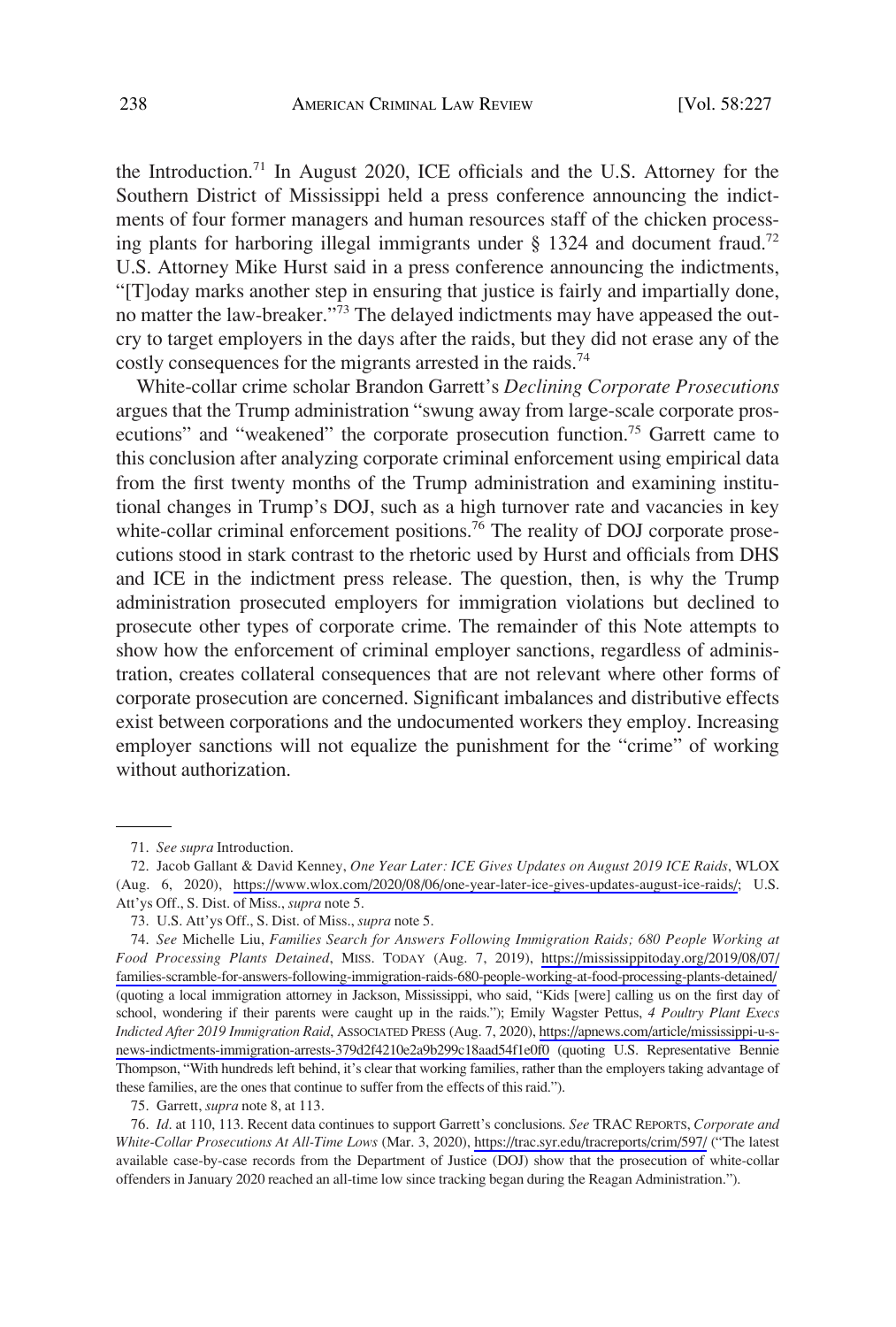# II. ISSUES PLAGUING PROSECUTION OF EMPLOYER SANCTIONS

<span id="page-12-0"></span>Some immigration advocates think that those who employ undocumented migrants should not be punished because they are operating within a system that leaves them no other choice; without comprehensive immigration reform, most employers cannot employ migrant workers legally.<sup>77</sup> This is a valid perspective considering that Congress has not overhauled the structure of immigration law since 1986, but this Note's position against criminalizing the employment of undocumented people is more fundamental. Criminal sanctions for employers of undocumented people are deceptively designed and fail to provide an actual means of redress for either of their supposed victims: undocumented people who are exploited, and the U.S. populace at large. Employer sanctions suffer from structural weaknesses that do not facilitate meaningful corporate accountability, and their collateral consequences are so great for the undocumented people employed by corporate perpetrators that they are irredeemable as a means of labor protection.

#### *A. Criminal Sanctions for Employers are Structurally Flawed*

Employer sanctions are counterintuitive pieces of criminal legislation: they are explicitly designed to change the behavior of someone who is *not* the criminal defendant. Ultimately, the goal of employer sanctions is not to reform, punish, or rehabilitate the employers; it is to force criminal defendants to cease hiring undocumented workers. The writers of the IRCA and employer sanctions did not want to burden American businesses, but encourage them to fire undocumented people or report them to government officials.78 This legislative intent makes the argument that enforcing criminal sanctions will shift the brunt of criminal consequences to corporations untenable.

Although migrants bear the brunt of employer sanctions, the enforcement of criminal employer sanctions cannot fully override larger economic and social factors that encourage (or force) migrants to enter the United States.<sup>79</sup> George Mason University Law Professor Ilya Somin argues from a law-and-economics perspective that increasing criminal prosecution of employers will not stop migrant workers from seeking labor; rather, it will only "forcibly reduce" the employment options available to them.<sup>80</sup> Somin poses the following hypothetical:

<sup>77.</sup> *See infra* Section II.C for scholarship supporting corporations' right to civil disobedience by employing migrant workers.

<sup>78.</sup> Bacon & Hing, *supra* note 20, at 84–85 ("Congress believed that most Americans were convinced that a crisis over undocumented immigration—especially undocumented *Mexican* migration—existed and that something had to be done. By 1986 federal employer sanctions were enacted as the major feature of reform.").

Betsy Cooper & Kevin O'Neil, *Lessons From The Immigration Reform and Control Act of 1986*, 79. MIGRATION POL'Y INST. 8 (August 2005), [https://www.migrationpolicy.org/research/lessons-immigration](https://www.migrationpolicy.org/research/lessons-immigration-reform-and-control-act-1986)[reform-and-control-act-1986](https://www.migrationpolicy.org/research/lessons-immigration-reform-and-control-act-1986) ("Despite IRCA's employer sanctions statute, demand for unauthorized immigrant workers remains a central factor in unauthorized immigration."); Bacon & Hing, *supra* note 20, at 86.

<sup>80.</sup> Ilya Somin, *If You Oppose Punishing and Deporting Undocumented Workers, You Should Also Oppose Punishing Employers that Hire Them*, VOLOKH CONSPIRACY (Aug. 11, 2019), [https://reason.com/2019/08/11/](https://reason.com/2019/08/11/if-you-oppose-punishing-and-deporting-undocumented-workers-you-should-also-oppose-punishing-employers-that-hire-them/)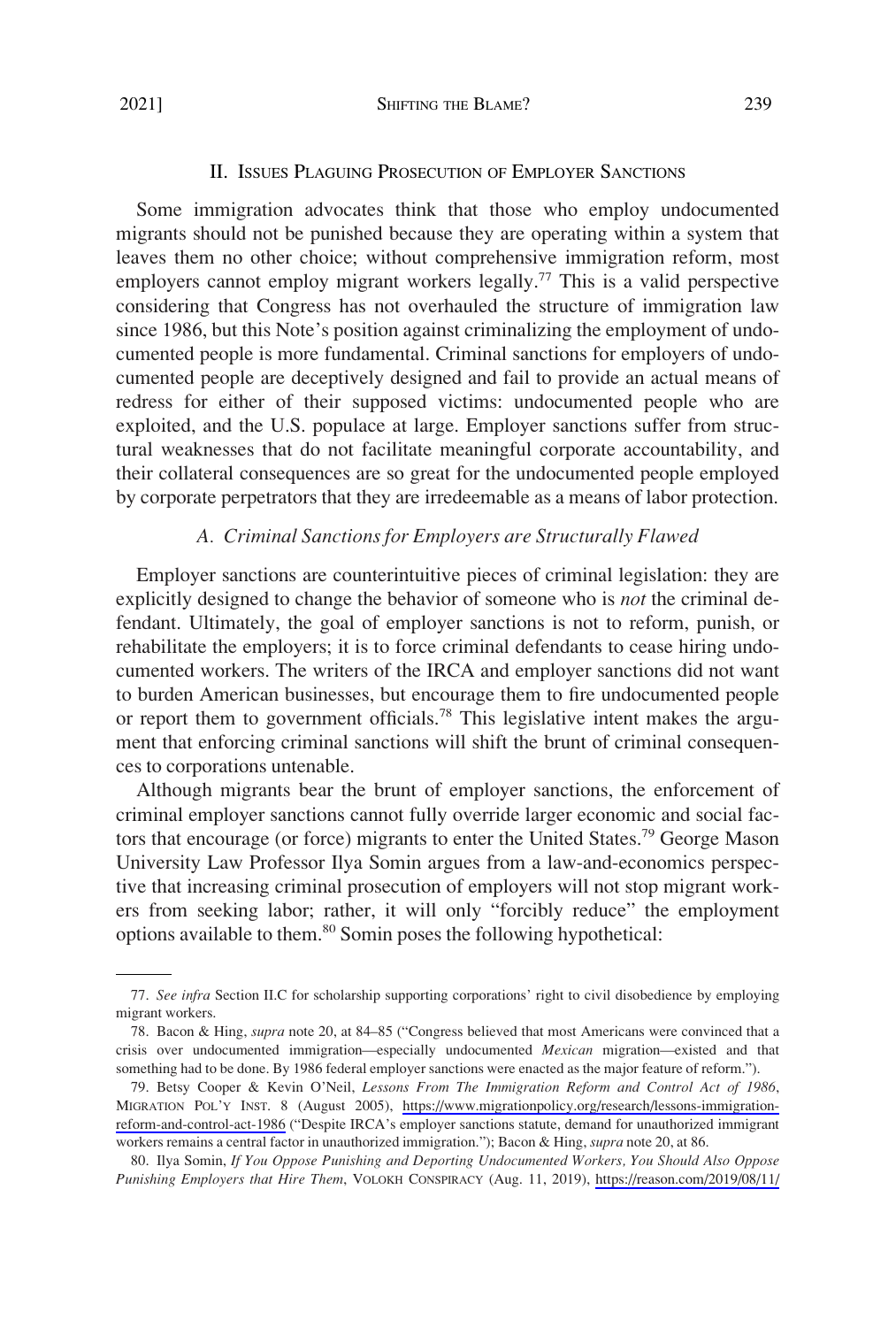Imagine that a person named Bob is seeking work to escape poverty and support his family. Congress enacts a bill known as Bob's Law. Under this legislation, Bob is allowed to live wherever he wants, and law enforcement agencies are forbidden to punish him for taking any job that might be offered him. But there's a catch: any business that hires Bob will be severely sanctioned for doing so, even though Bob himself will not be (perhaps they must pay a large fine, or the owner must go to prison, or both). Moreover, Congress earmarks funds for a special Bob's Law Enforcement Budget (BLOB), which can only be spent on prosecuting Bob's Law violators, so that officials will have a strong incentive to actually go after employers who dare hire Bob, as opposed to letting them off the hook. Formally, Bob's Law doesn't constrain Bob in any way. The only people who can be punished are the employers who hire him. But, in reality, the law consigns Bob to a life of poverty and desperation.<sup>81</sup>

Somin's hypothetical shows why ramping up enforcement resources to prosecute employers must leave migrants worse off in the long run. Unauthorized migrants who need to work will still work because of economic need—they will simply take jobs at lower wages with less labor protections.<sup>82</sup> The greatest consequences of enforcement do not fall on corporate criminal defendants, but on the stream of migrants they employ.

After identifying the ultimate "perpetrator" of the harm in criminal sanctions, it is equally difficult to pin down the imagined "victims" of the criminal conduct. Depending upon the formulation, the victims of the crime of illegally employing undocumented people are undocumented workers themselves who suffer from exploitation, or alternatively the American people who are harmed by the presence of undocumented people in the country competing in the labor force. $83$  If the victims of criminal employer sanctions are undocumented workers, as articulated by the Obama administration and others, then one must ask whether this form of redress is hurting or harming victims. $84$  If the victims are the American people, who are collectively harmed by the law-breaking employer and employee, the picture becomes no clearer. In defending the Mississippi ICE raids, U.S. Customs and Border Protection ("CBP") Chief Mark Morgan argued that the actions of undocumented people in their efforts to get jobs are not a "victimless crime" because they steal the identities of Americans and commit document fraud in order to gain

if-you-oppose-punishing-and-deporting-undocumented-workers-you-should-also-oppose-punishing-employersthat-hire-them/.

<sup>81.</sup> *Id*.

<sup>82.</sup> Bacon & Hing, *supra* note 20, at 81.

<sup>83.</sup> Bill Ong Hing, *Beyond DACA––Defying Employer Sanctions Through Civil Disobedience*, 52 U.C. DAVIS L. REV. 299, 323–24 (2018) ("When he campaigned for the presidency, Trump regularly described unauthorized workers as an economic threat who are 'taking our manufacturing jobs,' 'taking our money,' and 'killing us.'" (citation omitted)).

<sup>84.</sup> *See infra* Section II.C.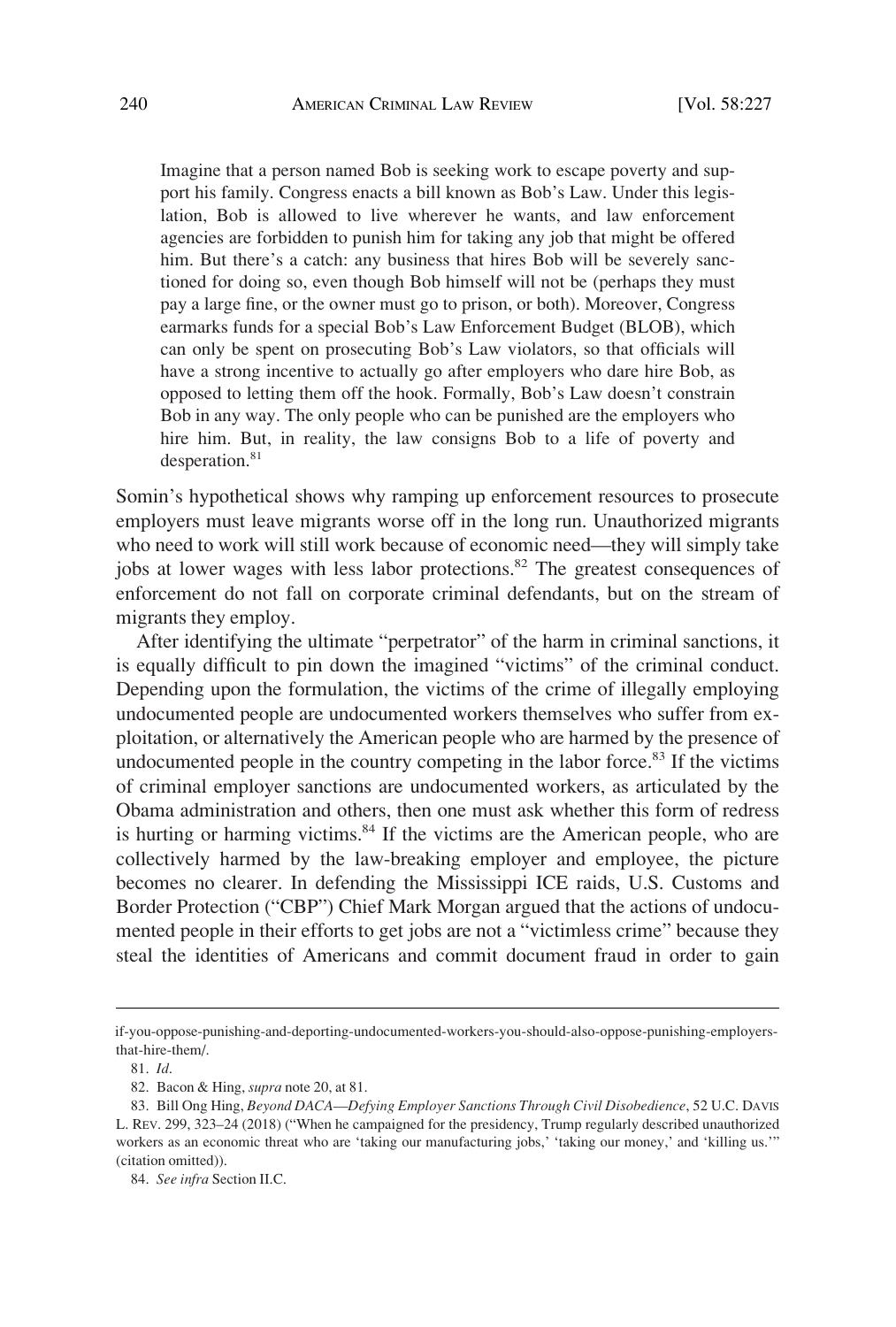<span id="page-14-0"></span>employment.<sup>85</sup> If we take Morgan's defense seriously, it becomes unclear why employers are punished at all, unless they are accomplices to the scheme of "defrauding" Americans. Both of these characterizations are unpersuasive.

## *B. Employers Are Not Held Accountable Through Criminal Sanctions*

Despite confusion about whether criminal sanctions target the appropriate wrongdoers to protect the right victims, it is still worth analyzing how criminal sanctions work in practice to evaluate whether they are salvageable as a migrantprotection strategy. Like many other criminal provisions targeting corporate crime, employer criminal sanctions provisions lack prosecutorial "bite" due to structural weaknesses that disincentivize prosecutors from maintaining cases. Criminal employer sanctions are extremely under-enforced, partially due to the difficulty of proving scienter in the corporate context. Minimal enforcement efforts end in plea deals, deferred prosecution agreements, or non-prosecution agreements. These agreements accomplish sanctions' ultimate goal of deterring migrant workers through the raids, audits, and firings that occur in the early stages of a case. It is impossible for prosecutors to target corporate wrongdoing without turning migrant workers into collateral damage as the prosecution builds its case and the employer seeks to minimize punishment.

Prosecutions for violations of  $\S$  1324a are extremely rare.<sup>86</sup> Although there were over ten million undocumented migrants residing in the United States in  $2017$ <sup>87</sup> the DOJ has rarely pursued more than fifteen cases annually under these provisions since they were first enacted in 1986.<sup>88</sup> For comparison, the DOJ prosecuted over 120,000 cases of illegal entry and re-entry in the period between April 2018 and March 2019 alone.<sup>89</sup> Syracuse University's Transactional Records Access Clearinghouse database tracks both corporate and individual prosecutions of  $§$  1324a with data provided by the DOJ.<sup>90</sup> In the period from 2010 to 2019, there were ten to fifteen prosecutions (including both individuals and corporations) per year.<sup>91</sup> The table below shows the annual numbers of prosecutions of individuals

<sup>85.</sup> State of the Union, *supra* note 7.

<sup>86.</sup> For a comprehensive analysis of the under-enforcement of employer sanctions since their enactment in 1986, see Peter Brownell, *The Declining Enforcement of Employer Sanctions*, MIGRATION POL'Y INST. (Sept. 1, 2005), <https://www.migrationpolicy.org/article/declining-enforcement-employer-sanctions>.

<sup>87.</sup> Jens Manuel Krogstad, Jeffrey S. Passel & D'Vera Cohn, 5 Facts about Illegal Immigration in the U.S., PEW RSCH. CTR. (June 12, 2019), [https://www.pewresearch.org/fact-tank/2019/06/12/5-facts-about-illegal](https://www.pewresearch.org/fact-tank/2019/06/12/5-facts-about-illegal-immigration-in-the-u-s/)[immigration-in-the-u-s/.](https://www.pewresearch.org/fact-tank/2019/06/12/5-facts-about-illegal-immigration-in-the-u-s/)

*Few Prosecuted for Illegal Employment of Immigrants*, TRANSACTIONAL RECS. ACCESS CLEARINGHOUSE, 88. SYRACUSE UNIV. (May 30, 2019) [hereinafter *Few Prosecuted*, TRANSACTIONAL RECS. ACCESS CLEARINGHOUSE], [https://trac.syr.edu/immigration/reports/559/.](https://trac.syr.edu/immigration/reports/559/)

<sup>89.</sup> *Id*.

<sup>90.</sup> TRAC Free Monthly Bulletins, TRANSACTIONAL RECS. ACCESS CLEARINGHOUSE, SYRACUSE UNIV., <https://trac.syr.edu/tracreports/bulletins/> (last visited Apr. 1, 2020).

<sup>91.</sup> *Few Prosecuted*, TRANSACTIONAL RECS. ACCESS CLEARINGHOUSE, *supra* note 88.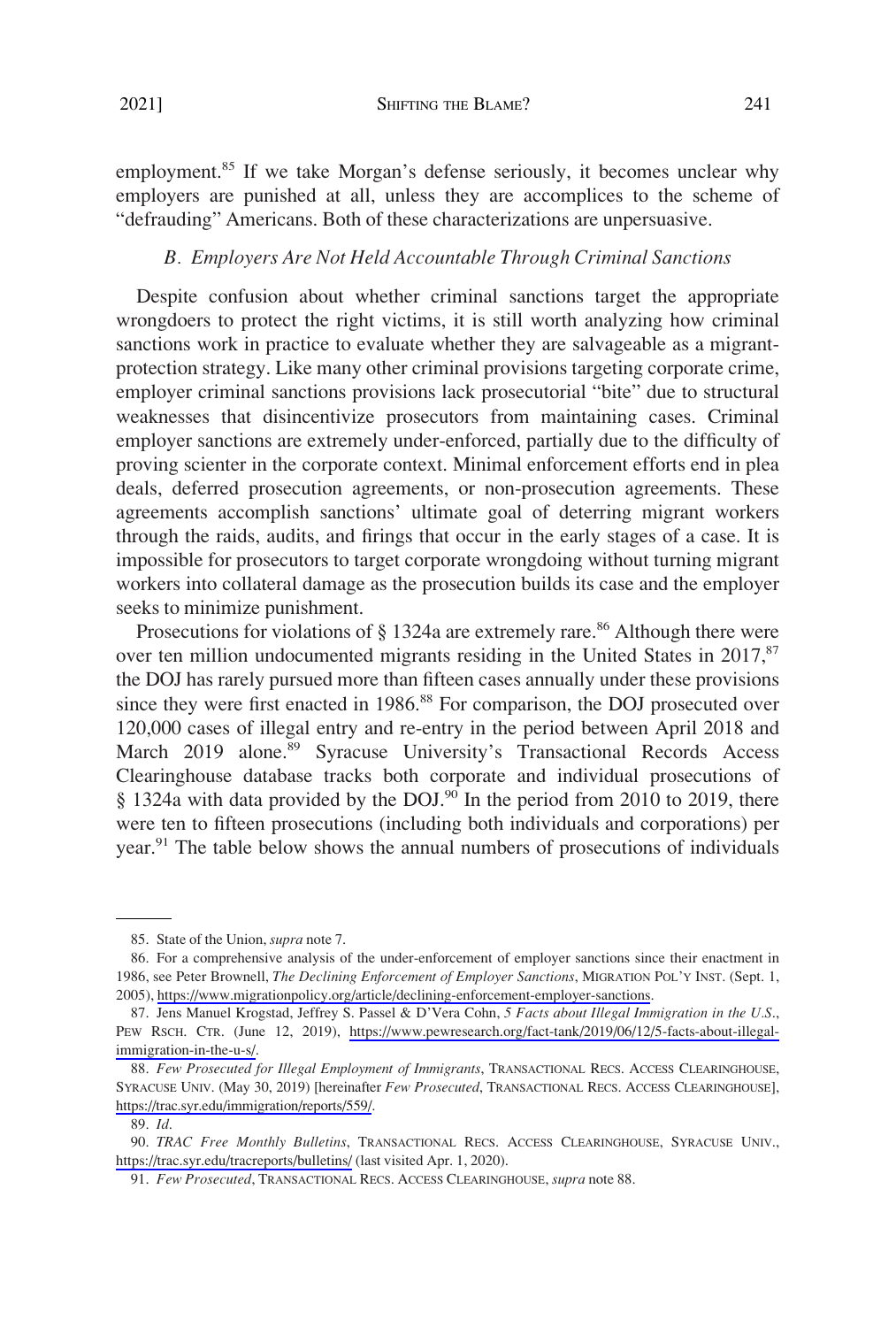



From April 2018 to March 2019, only eleven individuals and zero companies

were prosecuted by the Trump Administration for employing undocumented people.92 In the remainder of fiscal year 2019, the DOJ prosecuted ten additional cases under  $\S$  1324a, which are not reflected in the data above.<sup>93</sup>

According to the Corporate Prosecution Registry, a corporation has never been convicted at trial of immigration-related crimes since the Registry began collecting data.94 As mentioned above, prosecutors pursuing a § 1324a charge must prove that a person or corporation has engaged in a "pattern or practice" of hiring, recruiting, or referring for a fee undocumented workers.<sup>95</sup> Evidence that an employer "knowingly" employed undocumented people (i.e., the scienter element) is difficult for prosecutors to acquire in the corporate setting, especially when many large corporations contract their hiring and employment of laborers to external labor contractors or do not have an employer-employee relationship with undocumented workers.<sup>96</sup> From 2009 to 2019, ninety-five corporations were prosecuted for "immigration" violations, which is an umbrella term that the Corporate Prosecution Registry uses to refer to violations of § 1324, § 1324a, and other criminal provisions such as visa fraud.<sup>97</sup> During that time, seven prosecutions resulted in a non-prosecution agreement, two resulted in deferred prosecution agreements, and two were dismissed; the remaining prosecutions ended with plea deals.<sup>98</sup>

<sup>92.</sup> *Id*.

<sup>93.</sup> *Id*.

<sup>94.</sup> *Corporate Prosecution Registry*, *supra* note 66.

<sup>95. 8</sup> U.S.C. § 1324a(a), (f).

<sup>96.</sup> Merchant, *supra* note 7 ("The 'knowingly' term has proved to be a huge defense for employers. . . . The employer says, 'I'm sorry, I didn't know they were unauthorized.'").

<sup>97.</sup> *Corporate Prosecution Registry*, *supra* note 66.

<sup>98.</sup> *Id*.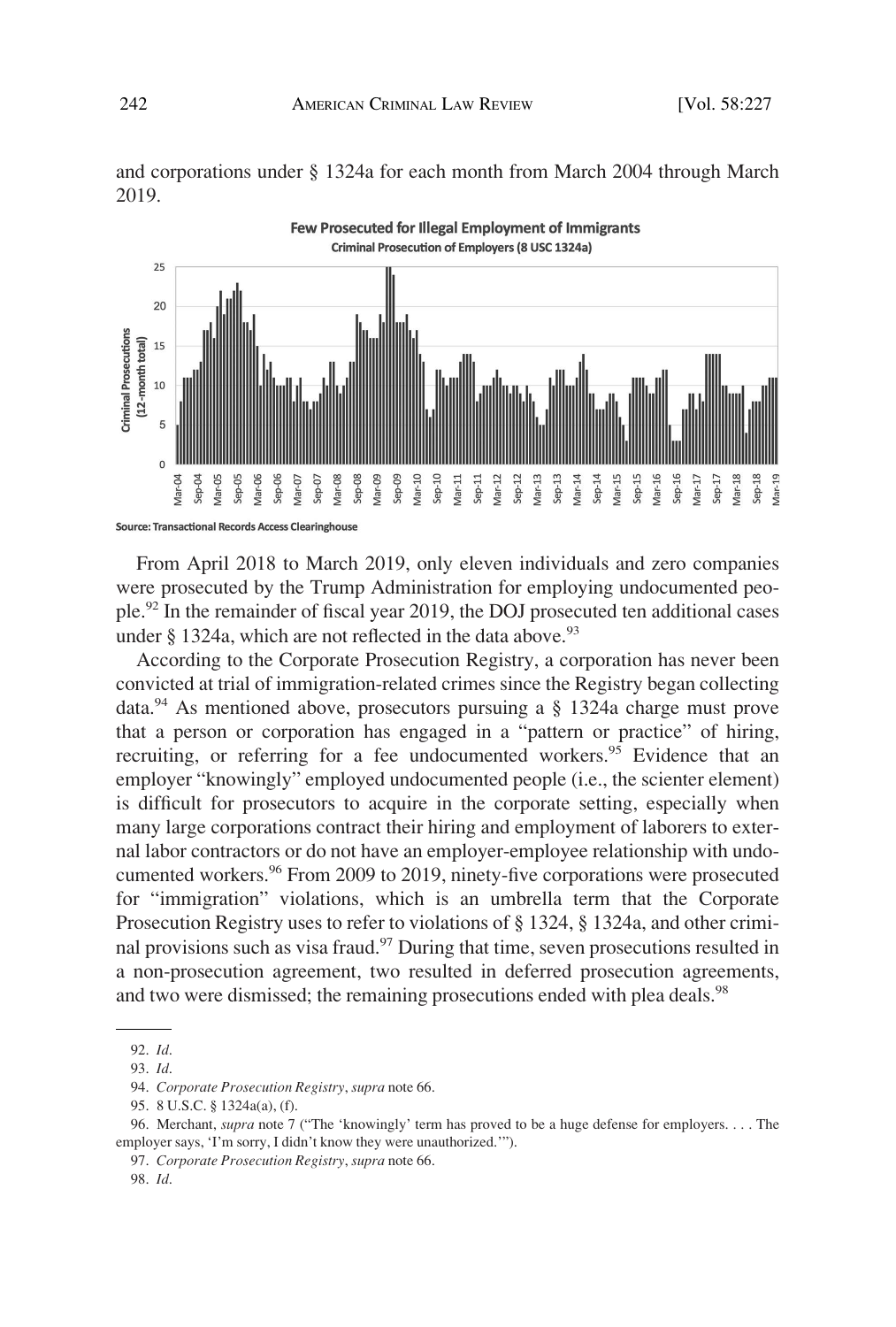Unfortunately, most plea deals signed with individuals or corporations are either nonpublic or contain very little information about the background and facts of an individual case. Instead, non-prosecution and deferred-prosecution agreements between prosecutors and corporations attach a set of stipulated facts in the event of any further prosecutions. The Corporate Prosecution Registry obtains and publishes these agreements between prosecutors and corporations after requesting them under the Freedom of Information Act.<sup>99</sup> Most criminal cases are the result of DHS investigations that involve audits of company records or agents searching for undocumented aliens on company property.<sup>100</sup> In every deferred-prosecution or non-prosecution agreement brought under § 1324 or § 1324a in the last decade, all undocumented employees were terminated voluntarily by companies in the early stages of criminal investigation.<sup>101</sup> In many cases, mass arrests and detentions of employees by ICE were part and parcel of the criminal investigation.<sup>102</sup>

A review of these cases leads to a core truth about how criminal sanctions work: prosecutors want to prevent undocumented work, not exploitation. This outcome is not confined to criminal prosecutions. During the Obama administration, companies also used the mass firing of employees as a successful strategy to evade civil fines under § 1324a.<sup>103</sup> Further review of the deferred-prosecution and non-prosecution agreements from 2009 through 2019 also reveals that agreements reached between prosecutors and corporations *never* obligated the corporations to take any affirmative actions to improve conditions for workers. Companies were only obligated to adopt stricter standards for "discovering" undocumented workers, such as E-Verify or internal audits.<sup>104</sup> Non-prosecution agreements that force companies to change their behavior are illuminating because they reveal exactly the types of wrongdoing that prosecutors hope to prevent in the future––the agreements mandate compliance with § 1324a, not the creation of better working conditions.

<sup>99.</sup> *Id*. ("All of the information contained on this website is publicly available, and was gathered from federal docket sheets, press releases, prosecutor's offices, as well as from FOIA requests.").

<sup>100.</sup> See, e.g., Press Release, U.S. Att'ys Off., S. Dist. of Tex., Waste Management to Forfeit \$5.5 Million for Hiring Illegal Aliens (Aug. 29, 2018), [https://www.justice.gov/usao-sdtx/pr/waste-management-forfeit-55](https://www.justice.gov/usao-sdtx/pr/waste-management-forfeit-55-million-hiring-illegal-aliens)  [million-hiring-illegal-aliens](https://www.justice.gov/usao-sdtx/pr/waste-management-forfeit-55-million-hiring-illegal-aliens) (stating that Homeland Security Investigations discovered sixteen illegal aliens and verified one hundred employees as fraudulently documented as a result of executing search warrants on company property).

<sup>101.</sup> *Corporate Prosecution Registry*, *supra* note 66.

*Corporate Prosecution Registry*, *supra* note 66; *see, e.g*., Letter from Kenneth Magidson & Robert P. 102. Rutt, U.S. Att'ys Off., S. Dist. of Tex., to Dennis Cain, ABC Pro. Tree Servs., Inc., Exhibit A (May 14, 2012), <https://docplayer.net/13866023-May-14-2012-non-prosecution-agreement-abc-professional-tree-services-inc.html> ("In March 2008, agents conducted traffic stops on ABC Professional Tree Services crews and detained a total of twenty-five employees who were determined to be unlawfully present in the United States.").

<sup>103.</sup> Bacon & Hing, *supra* note 20, at 102.

<sup>104.</sup> See, e.g., Letter from Phillip A. Talbert & Christopher S. Hales, U.S. Att'ys Off., E. Dist. of Cal., to Neal Stephens & Grant Fondo, Counsel for Mary's Gone Crackers, Inc., Attachments B and C (July 15, 2016), [https://](https://www.justice.gov/usao-edca/file/878526/download)  [www.justice.gov/usao-edca/file/878526/download](https://www.justice.gov/usao-edca/file/878526/download) (requiring Corporate Compliance Program with E-Verify and Corporate Compliance Reporting).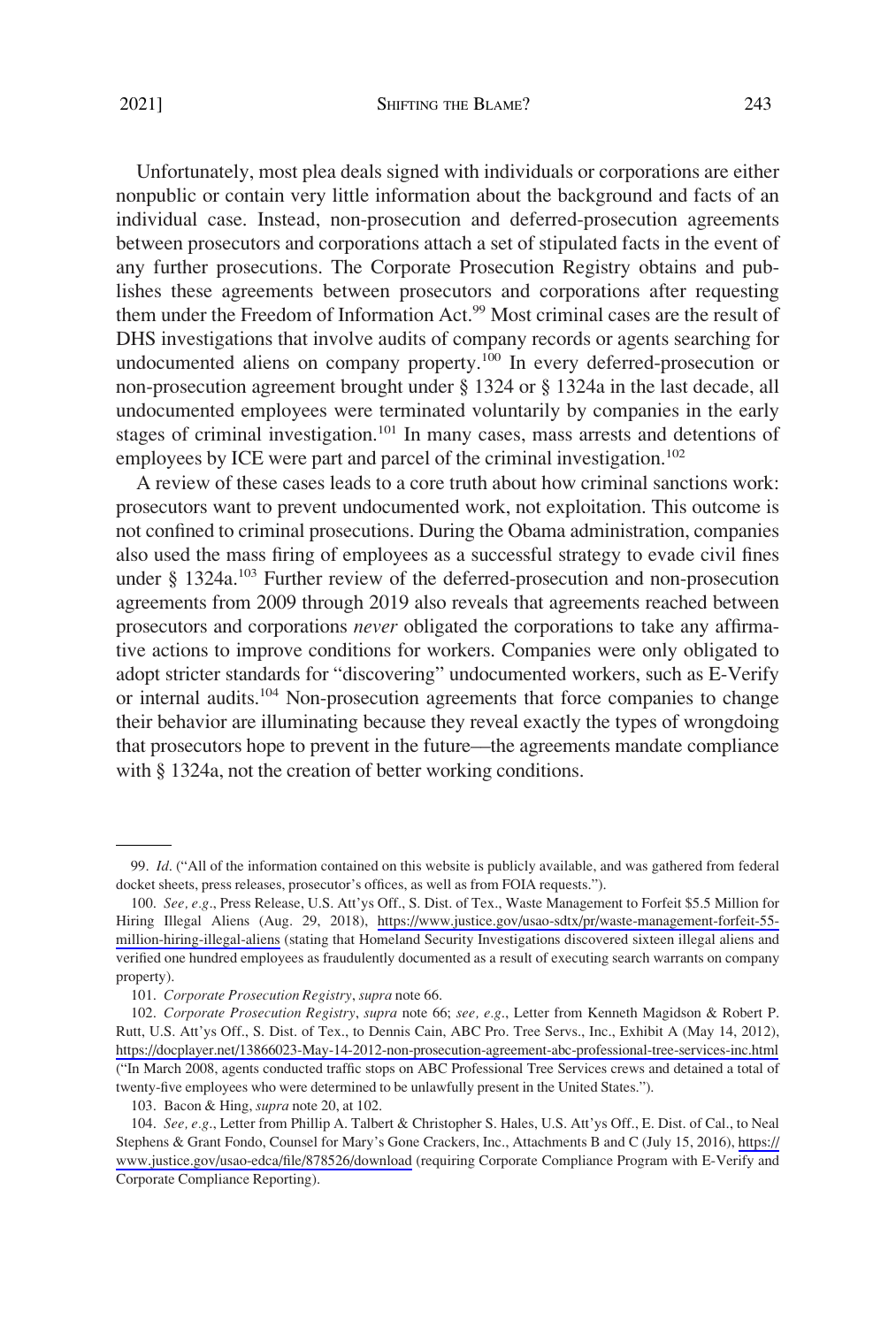<span id="page-17-0"></span>Finally, a company only incurs civil or criminal liability under § 1324a when it hires, recruits, or refers undocumented people.<sup>105</sup> The language of the statute suggests a traditional employer-employee relationship or a recruitment relationship, which does not capture the increasingly large number of alternative employment situations. Scholars have argued that this provision does not reach self-employed migrants<sup>106</sup> or migrants who are independent contractors, for example.<sup>107</sup> The regulations implementing the IRCA also exclude "domestic service in a private home that is sporadic, irregular[,] or intermittent" from the definition of employment.<sup>108</sup> Although these loopholes render sanctions inapplicable to the employers of large portions of migrants employed in alternate economies, this reality also suggests possibilities for protections other than sanctions.109 Neither the structure nor the enforcement of criminal employer sanctions works to protect undocumented workers because, as the next section argues, criminal prosecution is not the proper tool for migrant labor protection.

## *C. Employer Criminal Sanctions Are Not Labor Protection*

One powerful argument against eliminating the prosecution of employers who employ undocumented people arises in situations where employers are perpetrating a variety of harms that society feels needs to be punished. Both the Obama $^{110}$ and Trump<sup>111</sup> administrations, for example, invoked criminal employer sanctions as a regulatory tool to protect victims of the harms perpetrated by exploitative employers. These situations range from employers paying lower wages and providing lower standards of workplace safety, to more dangerous abuses like human trafficking where employees do not have the right to leave or are forced to work against their will. What tools other than criminal punishment can stop these abuses? Moving away from prosecution could, for some, lead to the conclusion that employers who are exploiting their undocumented workers have impunity for their egregious actions. But, as this Section explains, employers typically respond to prosecutions of this type by firing or deporting workers who are exploited rather than improving working conditions for those workers—making it an

110. WHITE HOUSE, *supra* note 63.

<sup>105. 8</sup> U.S.C. § 1324a(a)(1).

<sup>106.</sup> Michael Mastman, *Undocumented Entrepreneurs: Are Business Owners "Employees" under the Immigration Laws?*, 12 N.Y.U. J. LEGIS. & PUB. POL'Y 225, 252 (2008).

<sup>107.</sup> *See* Heeren, *supra* note 17, at 245–46 ("The independent contractor exception opens a vast swath of occupations for unauthorized immigrant workers; landscapers, general contractors, barbers, and home health care workers are all examples of occupations commonly structured as independent contractors.").

<sup>108. 8</sup> C.F.R. § 274a.1(h) (2020).

<sup>109.</sup> For a deeper explanation of the possibilities for protection, see *infra* Part III.B.

<sup>111.</sup> Aliyah Veal, *U.S. Attorney in Mississippi to 'Aliens,' Employers: 'We're Coming After You'*, JACKSON FREE PRESS (Aug. 7, 2019), [http://www.jacksonfreepress.com/news/2019/aug/07/us-attorney-mississippi-aliens](http://www.jacksonfreepress.com/news/2019/aug/07/us-attorney-mississippi-aliens-employers-were-comi/)[employers-were-comi/](http://www.jacksonfreepress.com/news/2019/aug/07/us-attorney-mississippi-aliens-employers-were-comi/). In a press conference on the day of the Mississippi ICE raids, Hurst declared, "For those who take advantage of illegal aliens, to those who use illegal aliens for competitive advantage or to make a quick buck, we have something to say to you. If we find that you have violated federal criminal law, we're coming after you." *Id*.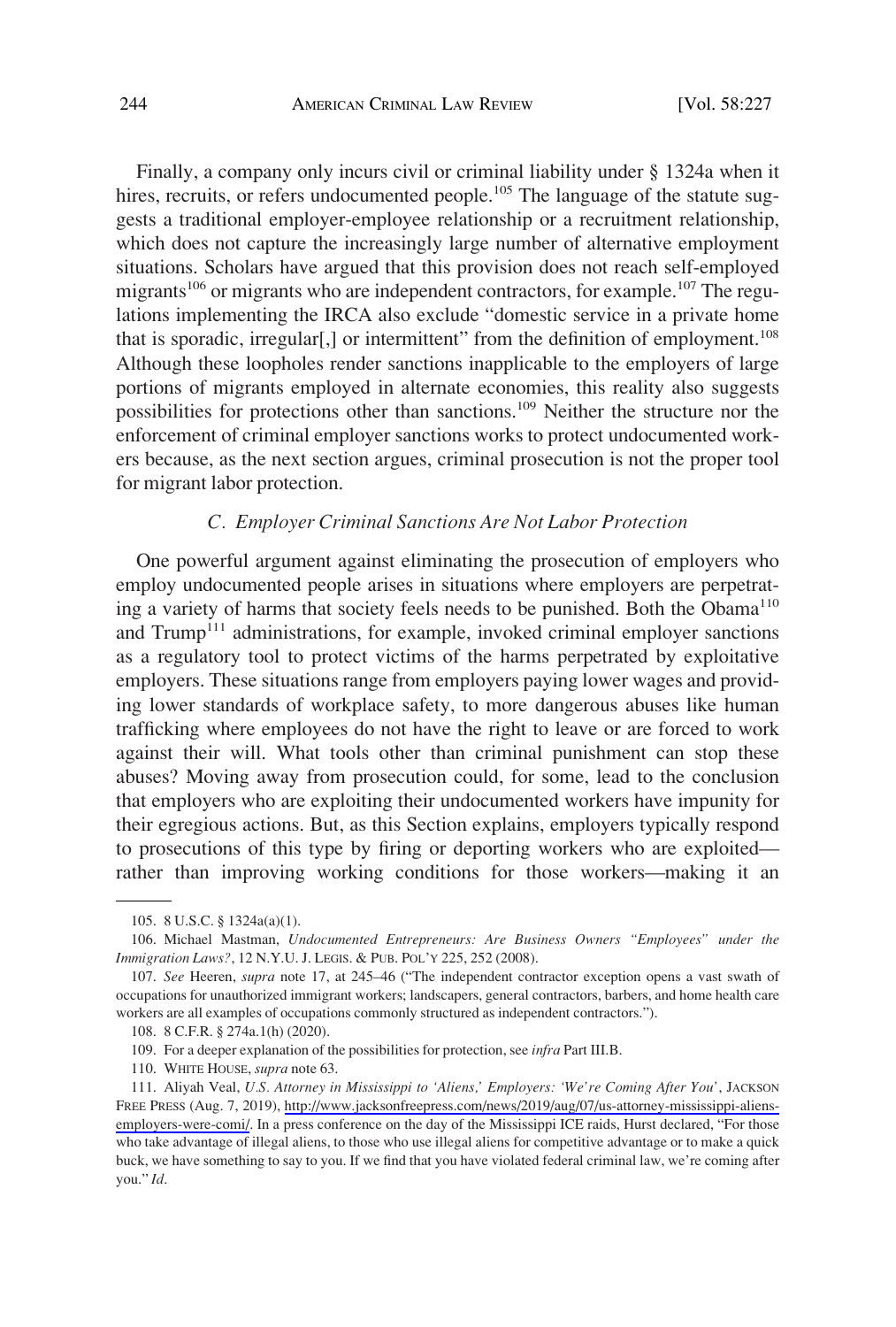<span id="page-18-0"></span>ineffective means of redress. This Section also questions whether prosecuting employers for anti-impunity reasons relies too heavily on the assumption that the criminal justice system is a politically neutral and effective means of making victims whole.

1. Employer Sanctions Were Not Intended to Protect Undocumented Workers

The origin and purpose of employer criminal sanctions within the IRCA was never to protect workers, unlike other pieces of migrant protection legislation, such as the Migrant and Seasonal Agricultural Workers Protection Act of 1995.<sup>112</sup> Claims about using § 1324a to protect workers are almost always coupled, in the same breath, with claims about removing the employer "magnet" for undocumented people.<sup>113</sup> The nonpartisan Congressional Research Service even makes this point explicit in its report on worksite enforcement operations from 1999 to 2014, writing, "[I]t can be argued that the ultimate test for any approach to worksite enforcement by DHS or DOL is whether it helps reduce the size of the unauthorized labor force in the United States."<sup>114</sup>

Acting CBP Chief Mark Morgan endorsed the theory of criminal sanctions as labor protection in an interview with journalist Jake Tapper in August 2019 where he argued in defense of the Mississippi raids:

I think that the American people need to understand . . . exactly what's happening. So these individuals seeking a better life first are being exploited by the cartels to come here . . . once they come into the United States, then they're further exploited by United States companies by paying reduced wages.<sup>115</sup>

Immediately after this statement, Morgan corrected Tapper's use of the word "undocumented" to describe the migrants arrested in the raids.<sup>116</sup> Morgan insisted that the correct adjective was "illegal" because the migrants who were arrested as part of the raids had committed the crime of entering the country illegally.<sup>117</sup> When faced with a video clip of an eleven-year-old child begging the government to release her father, who had been arrested as part of the raid, Morgan pointed out that although the girl was upset, her father had "committed a crime."118

As the interview described above shows, prosecuting employers for labor violations leads to all actors being equally culpable in the name of enforcing the "rule of law." Under this logic, if employers and employees are both guilty of wrongdoing (exploitation and working without documents, respectively), both must be

<sup>112.</sup> *See supra* Section I.A; 29 U.S.C. § 1801 ("It is the purpose of this chapter to . . . assure necessary protections for migrant and seasonal agricultural workers . . . .").

<sup>113.</sup> Echaveste, *supra* note 7.

<sup>114.</sup> BRUNO, *supra* note 24, at 13.

<sup>115.</sup> State of the Union, *supra* note 7.

<sup>116.</sup> *Id*.

<sup>117.</sup> *See supra* note 14 (explaining the political controversy around the use of the words "undocumented" and "illegal").

<sup>118.</sup> State of the Union, *supra* note 7.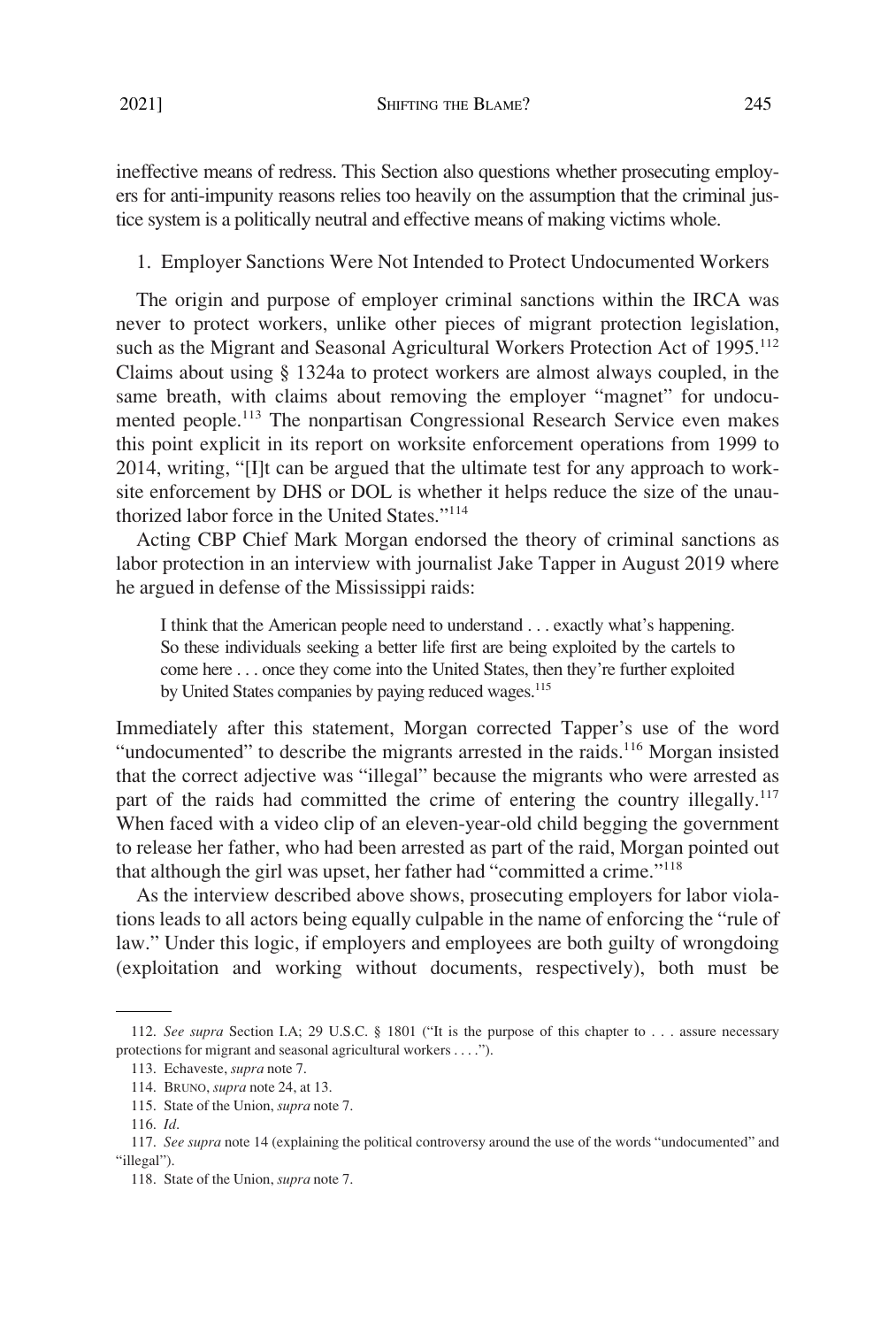punished to the fullest extent of the law. The argument that prosecutors should "shift the burden" from employees to employers is ultimately an argument for selective prosecution in reverse, asking prosecutors to simply target other wrongdoers who are more capable of managing the consequences of prosecution. It is fundamentally impossible, however, to have your cake and eat it too. A law that criminalizes and deports workers or forces them to search for another—perhaps more vulnerable—working situation cannot be a genuine form of protection.<sup>119</sup>

It is useful to compare criminal prosecution under § 1324a to other large-scale criminal investigations to show how prosecution fails to protect undocumented workers from becoming collateral damage. Take for example labor trafficking, which is governed by a different set of laws under the Trafficking Victims Protection Reauthorization Act ("TVPRA"), but is still enforced via criminal prosecution to effectively punish the traffickers.<sup>120</sup> Trafficking cases have focused heavily on the phenomenon of sex trafficking, to the exclusion of labor trafficking, so they may be a less viable protection to undocumented workers in the first place.121 Unlike criminal prosecution under § 1324a, undocumented workers who are trafficked ostensibly can gain permanent legal status in the form of a trafficking or "T" visa in exchange for cooperating in the prosecution of their traffickers.<sup>122</sup>

Another apt comparison is the prosecution of drug cartels. One attorney questioned why employers were not prosecuted for immigration-related offenses and complained that "justice is administered . . . the same way it's administered in every other area of law. . . . The lower-level person, the drug dealer, for example, he goes to jail. The distributor doesn't go to jail. He gets fined."123 What this example fails to recognize is that the "lower-level" drug dealer may have the option of testifying about the crimes of his employer in exchange for a reduced sentence or lack of prosecution altogether. In the case of employer sanctions, however, this option does not exist. Undocumented workers are constantly vulnerable to termination or deportation simply by their presence in the workplace. There is no way that an undocumented person can escape criminalization or shift the prosecution onto their employer, even if the employer has committed other exploitative acts. Due to the constant threat of discovery and deportation, undocumented workers cannot be witnesses in criminal prosecutions unless they cooperate with the prosecutor as part of a trafficking investigation, as described above.

<sup>119.</sup> *See* review of cases in Section I.A *supra*.

<sup>120.</sup> *See* 22 U.S.C. §§ 7101–7110. Section 7108 details the criminal enforcement provisions of the TVPA.

<sup>121.</sup> Srikantiah, *supra* note 41, at 177–78.

<sup>122.</sup> Id. at 175; see also Victims of Human Trafficking: T Nonimmigrant Status, U.S. CITIZENSHIP & IMMIGR. SERVS. (May 10, 2018), [https://www.uscis.gov/humanitarian/victims-of-human-trafficking-and-other-crimes/](https://www.uscis.gov/humanitarian/victims-of-human-trafficking-and-other-crimes/victims-of-human-trafficking-t-nonimmigrant-status) [victims-of-human-trafficking-t-nonimmigrant-status](https://www.uscis.gov/humanitarian/victims-of-human-trafficking-and-other-crimes/victims-of-human-trafficking-t-nonimmigrant-status) (defining T Nonimmigrant Status). Although it is promising in practice as a way to keep key witnesses in the United States during the prosecution of their traffickers, the promise of a T visa is elusive and may only be granted to "iconic" trafficking witnesses that appear to have exercised no agency in their decision to come and work in the United States. *See* Srikantiah, *supra* note 41, at 195–201.

<sup>123.</sup> Stockler, *supra* note 7.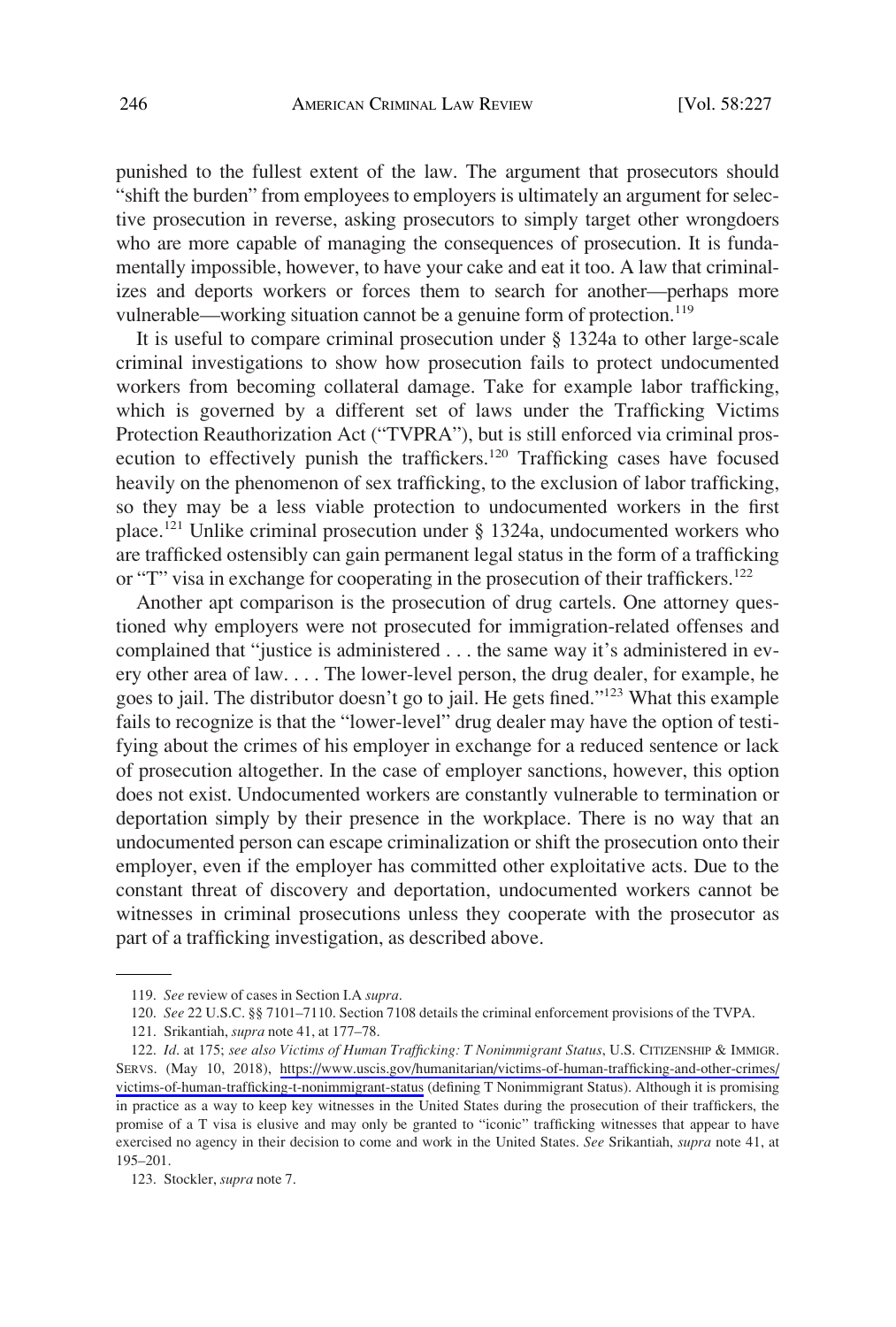# <span id="page-20-0"></span>2. Criminal Law Is Not the Proper Tool for Protecting Undocumented Workers from Abusive Employers

Like scholars of criminal law, human rights law scholars have struggled with the problem of whether declining to prosecute will lead to impunity for wrongdoers.<sup>124</sup> In contrast to the world of criminal employer sanctions, international human rights law has witnessed an enormous rise in the use of criminal law to redress "crimes against humanity" over the last several decades.<sup>125</sup> In this context, scholars urge that the use of criminal law to prosecute crimes against humanity may actually distract from the larger systemic inequalities that are at play in determining who has the power to exploit and prosecute. For example, studies of the International Criminal Court ("ICC") show that the ICC has regularly chosen political leaders from the Global South as targets for prosecution, but has found it difficult to prosecute powers from the Global North like the United States.<sup>126</sup> The use of international criminal law as an anti-impunity tool ignores—to its detriment—the global geopolitical realities that actually influence who the ICC targets.<sup>127</sup> The hopeful reliance on international criminal law to stop wrongdoing is an attempt to "divorc[e] law from politics," which is almost impossible in a system that is dependent upon support from major world powers like the United States for its legitimacy.<sup>128</sup> Anti-impunity for some is always impunity for others; to ignore this would be to ignore the distributive power of law and how the choice of who to punish is a product of design.

In the realm of immigration law, using individual criminal prosecutions to stop individual instances of migrant exploitation may distract from or hinder the larger issues behind why such exploitation persists: the lack of comprehensive immigration reform and the inability for migrants to obtain status or work authorization. For example, many scholars agree that millions of farmers were forced to leave family farms in Mexico in the 1990s after free trade provisions in NAFTA exposed Mexican markets to heavily subsidized U.S. staple crops, collapsing local markets for those commodities.<sup>129</sup> This inequitable trade policy paired with severe

<sup>124.</sup> *See* ANTI-IMPUNITY AND THE HUMAN RIGHTS AGENDA 3 (Karen Engle, Zinaida Miller & D.M. Davis eds., 2016) (cautioning "against accepting a crude binary between anti-impunity and impunity, particularly if the latter is defined only by the absence of a criminal prosecution").

<sup>125.</sup> Karen Engle, *A Geneaology of the Criminal Turn in Human Rights*, *in* ANTI-IMPUNITY AND THE HUMAN RIGHTS AGENDA 15, 15 (Karen Engle, Zinaida Miller & D.M. Davis eds., 2016).

<sup>126.</sup> Vasuki Nesiah, *Doing History with Impunity*, *in* ANTI-IMPUNITY AND THE HUMAN RIGHTS AGENDA 95, 100–01 (Karen Engle, Zinaida Miller & D.M. Davis eds., 2016).

<sup>127.</sup> *Id*. at 101.

<sup>128.</sup> *Id*. at 114.

*See, e.g*., Timothy A. Wise, *The Impacts of U.S. Agricultural Policies on Mexican Producers*, *in*  129. SUBSIDIZING INEQUALITY: MEXICAN CORN POLICY SINCE NAFTA 163, 165 (Jonathan Fox & Libby Haight eds., 2010), <https://www.wilsoncenter.org/publication/subsidizing-inequality-mexican-corn-policy-nafta-0>(mapping influx of imported agricultural goods from the U.S. to Mexico after NAFTA); Erik Loomis, *How Trade Deals and Immigration Laws Hurt Workers—Mexican Workers*, THE NEW REPUBLIC (Mar. 14, 2018), [https://newrepublic.com/article/147450/trade-deals-immigration-laws-hurt-workersmexican-workers;](https://newrepublic.com/article/147450/trade-deals-immigration-laws-hurt-workersmexican-workers) Renée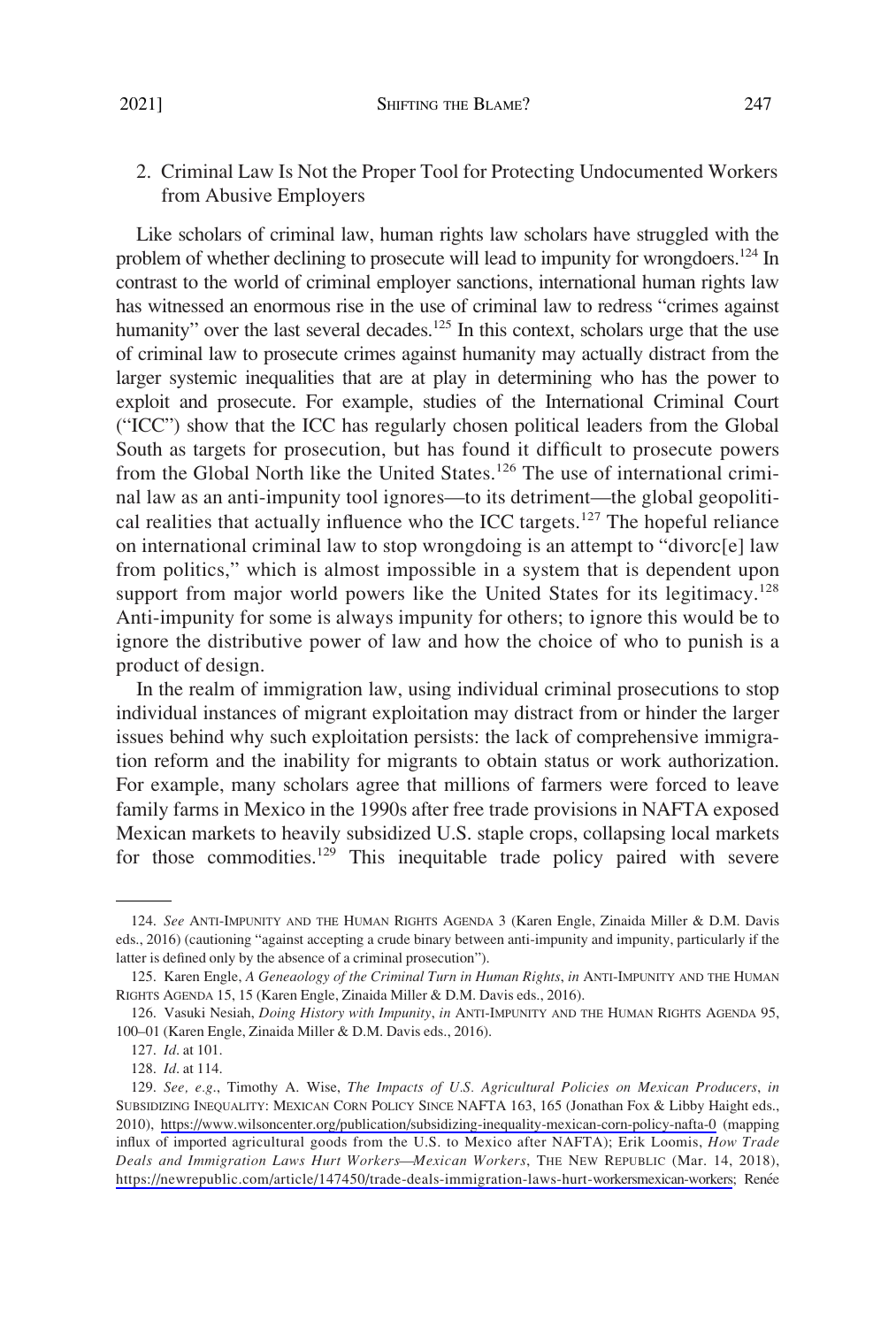restrictions on legal immigration led to a large increase in undocumented migration from Mexico to the United States.<sup>130</sup> Prosecuting individual food processors, which is a major area of ICE worksite enforcement, therefore does not affect the core structural reasons why so many Mexican workers were forced to leave their homes and farms and take jobs in the U.S. food system in the first place. $131$ 

Examples like these raise the question of whether criminalization is capable of neutrally creating optimal outcomes in a sphere of law that has been consistently shaped by nativist impulses and desires to remove "illegal" migrants who offer unskilled labor in the United States.132 Because criminal prosecution of employers is almost always intermingled with job loss or arrest for the employees in question, clinging to criminal justice solutions may place too much faith in the system. If the argument advanced by critical race theorists that criminal law is structured as a form of racial control is accepted,<sup>133</sup> it seems improbable that criminal employer sanctions can somehow subvert the purpose of such law by protecting exploited people of color.

It is undoubtedly horrific and unsettling to consider the depths of exploitation that undocumented workers such as domestic workers, sex workers, and agricultural workers have endured due to their inability to seek outside intervention. This Note does not diminish the reality of those horrors. Instead, it asks whether there are other ways to imagine anti-impunity for the perpetrators of such harms. Anthropologist Mahmood Mamdani's critique of the tribunal-centric response to the atrocities committed in apartheid South Africa urges us to think about whether to define responsibility for "mass violence"—in this case the racist and discriminatory regime of apartheid—as "criminal or political."<sup>134</sup> If the responsibility for preventing mass violence and human rights violations lies in the political sphere, then policymakers must envision what reforms would disrupt the political power imbalance between undocumented people and exploitative employers. For Mamdani, the "object [of political reform] is not punishment, but a change of rules; not state creation, but state reform."135

<sup>2018),</sup> <https://thecounter.org/border-crisis-immigration-mexican-corn-nafta/> (discussing the fall in local prices and subsequent migration of Mexican farmers). Alexander, *Want to Understand the Border Crisis? Look to American Corn Policy*, THE COUNTER (July 24,

<sup>130.</sup> Salomon Cohen, *CAFTA: What Could It Mean for Migration?*, MIGRATION POL'Y INST. (Apr. 1, 2006), <https://www.migrationpolicy.org/article/cafta-what-could-it-mean-migration>.

<sup>131.</sup> *See* Preston, *supra* note 52; Liu, *supra* note 74. Both the Postville and Mississippi ICE worksite enforcement actions took place at food processing plants. *See also* DOUGLAS S. MASSEY, JORGE DURAND & NOLAN J. MALONE, BEYOND SMOKE AND MIRRORS: MEXICAN IMMIGRATION IN AN ERA OF ECONOMIC INTEGRATION 156–63 (2002) (examining immigration management in Mexico).

<sup>132.</sup> *See* Srikantiah, *supra* note 41, at 188–89 ("The term 'illegal alien' now also carries undeniable racial overtones and is typically associated with the stereotype of an unskilled Mexican male laborer.").

<sup>133.</sup> *See, e.g*., Alec Karakatsanis, *The Punishment Bureaucracy: How to Think about "Criminal Justice Reform"*, YALE L.J. F. 848, 851 (2019).

<sup>134.</sup> Mahmood Mamdani, *Beyond Nuremberg: The Historical Significance of the Post-Apartheid Transition in South Africa*, *in* ANTI-IMPUNITY AND THE HUMAN RIGHTS AGENDA 329, 330 (Karen Engle, Zinaida Miller & D.M. Davis eds., 2016).

<sup>135.</sup> *Id*. at 354. Later in the same conference proceeding, Douglas Moyn wrote, "For of course, the alternative to anti-impunity (or any other agenda) is not doing nothing; it is doing something else." *Id*. at 69.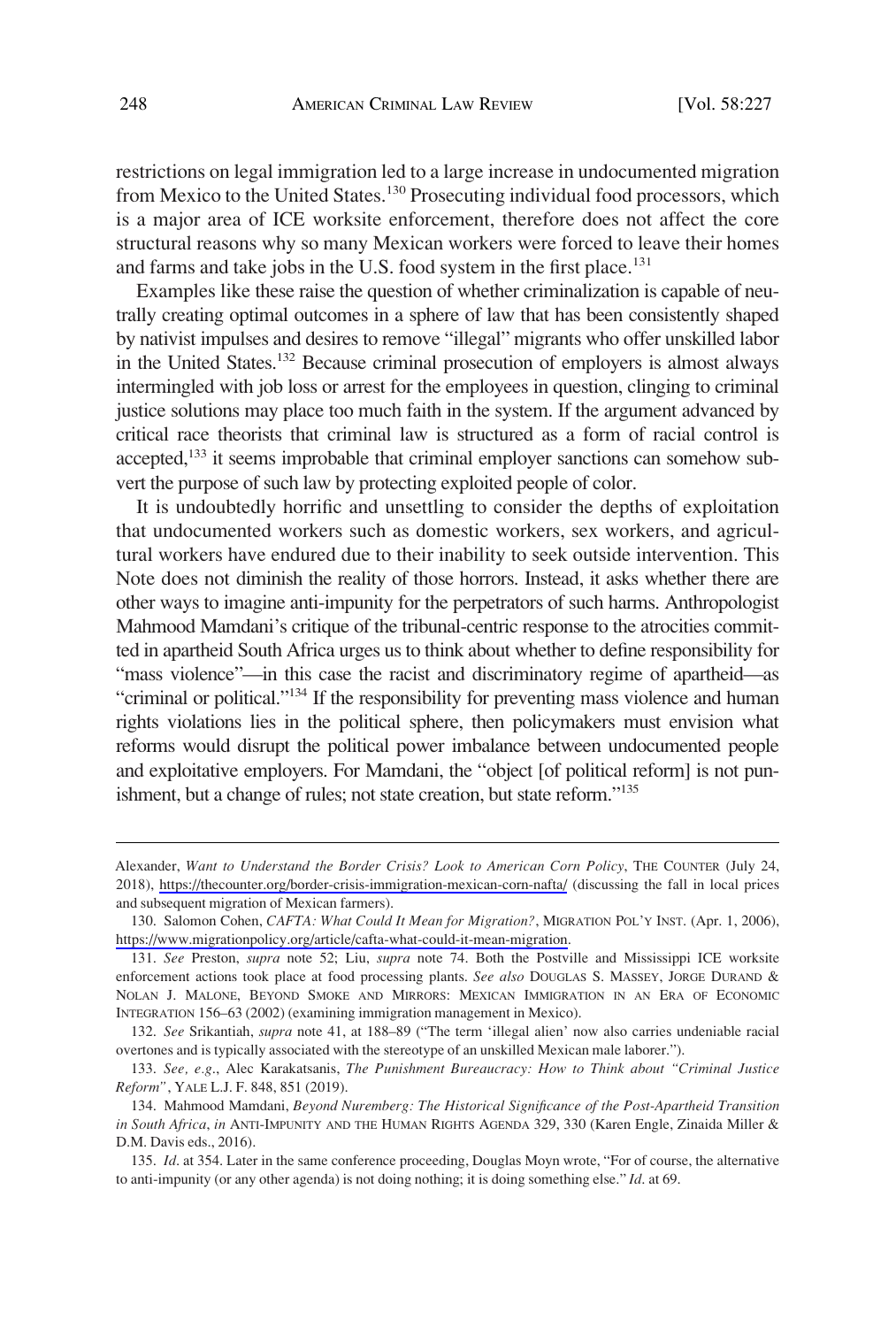# <span id="page-22-0"></span>III. IF NOT PROSECUTION, THEN WHAT? FRAMING PRELIMINARY IDEAS FOR SOLUTIONS

So far, this Note has argued that using criminal employer sanctions to shift the blame of undocumented work from vulnerable workers to exploitative corporations is not a viable strategy for advocates. How, then, can advocates and citizens respond to massive raids like those in Mississippi in August 2019? It is not enough to avoid action because the enforcement of criminal employer sanctions is too flawed. In the absence of comprehensive immigration reform, advocates must still combat harms against undocumented workers ranging from wage theft to labor trafficking. The most effective policies empower undocumented workers to create bottom-up solutions to exploitation and relocate political power from the state to an organized undocumented workforce. Some preliminary solutions for immigrant rights advocates include: (a) using rights-based language to bring attention to the (mis)treatment of workers; (b) enfranchising workers in localities and unions to combat exploitative practices; and (c) using powerful state and corporate resources to shield workers from federal immigration enforcement.

# *A. Rights-Based Language and Discourse*

Criminal law normatively shapes our conceptions about which behaviors damage individuals and society. Prosecution is one way of identifying harms done to society and taking steps to redress those harms, but this normative work is done in a variety of fields, each with their own lexicon and language. Using rights-based language to bring attention to the (mis)treatment of workers has a number of advantages. Critiquing the exploitation of undocumented workers through the lens of human rights facilitates coalition-building across borders to identify similar harms occurring globally. Understanding the pervasive threat of criminalization and exploitation that undocumented workers face may be easier with language that can be communicated on an international stage.

States' "ability to deny Third World migrants access to naturalization" is a "legal and internationally sanctioned means of discrimination" that diminishes undocumented people's access to human rights.<sup>136</sup> Allison McCarthy, writing immediately after the Postville, Iowa, raids in 2008, called for treatment of the raids as a human rights issue rather than merely a domestic labor or immigration issue.<sup>137</sup> The right to immigrate has been recognized as a "moral" human right that is grounded within other recognized rights, such as internal freedom of movement, freedom of religion, freedom of association, and freedom of expression.<sup>138</sup> Worker

<sup>136.</sup> Harsha Walia & Proma Tagore, *Prisoners of Passage: Immigration Detention in Canada*, *in* BEYOND WALLS AND CAGES: PRISONS, BORDERS, AND GLOBAL CRISIS 74, 83 (Jenna M. Loyd, Matt Mitchelson & Andrew Burridge eds., 2012) (internal citation omitted).

<sup>137.</sup> McCarthy, *supra* note 54, at 306.

<sup>138.</sup> Kieran Oberman, *Immigration as a Human Right*, *in* MIGRATION IN POLITICAL THEORY: THE ETHICS OF MOVEMENT AND MEMBERSHIP 32, 33, 35 (Sarah Fine & Lea Ypi eds., 2016).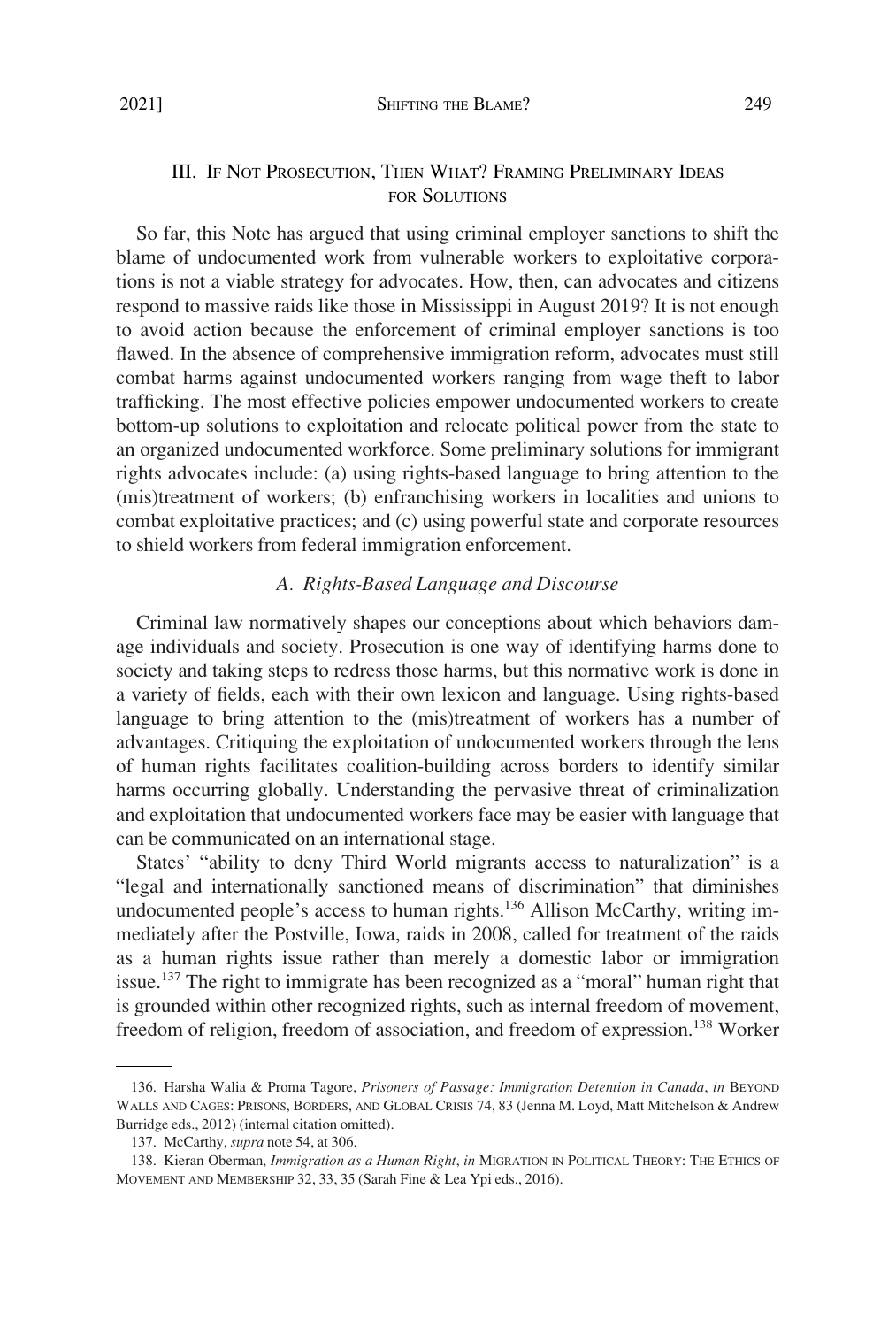exploitation is a powerful demonstration of the harms that occur when the human right to immigrate is infringed.

Geoffrey Heeren has suggested that the immigrant "right to work" is also grounded in American constitutional law through natural law concepts and the Fourteenth Amendment Due Process Clause.<sup>139</sup> He points to late-nineteenth and early-twentieth century Supreme Court jurisprudence striking down states' attempts to restrict employment for migrant workers because the right to work was an "essential part of [their] rights of liberty and property, as guaranteed by the fourteenth amendment."140 Heeren claims that because the right for noncitizens to work was historically protected and not seriously eroded until the 1970s and 1980s, the Due Process right to work is "objectively, deeply rooted" in Fourteenth Amendment protection under the standard of *Washington v. Glucksberg*.<sup>141</sup>

The major limitation of co-opting the language of human rights to protect undocumented workers is that, as discussed above in Section II.C, the current international human rights regime may favor criminal prosecution as a means of redress for violations. This raises parallel concerns about the adequacy of criminal prosecution tools on an international scale. Migrant communities are using rights-based language, however, to draw attention to their treatment through alternative models that lie outside of international criminal courts.

One such model is Tribunal 12, a people's tribunal convened in Stockholm, Sweden, which placed symbolic adjudicatory power in the hands of migrants most affected by their exclusion.<sup>142</sup> Tribunal 12 was organized in the style of the International War Crimes Tribunal set up by Bertrand Russell and Jean-Paul Sartre in 1967, which had no "juridical authority," and heard moral claims, not legal ones.<sup>143</sup> Tribunal 12 set up a mock jury and witnesses made up of representatives of migrant populations from four continents to consider the difficult task of assigning responsibility for the thousands of migrant deaths that occurred as the European Union refused entry to asylum seekers.<sup>144</sup> Under the theme "We Accuse Europe," the tribunal called out the "violation of human rights and the systematic mistreatment of refugees, migrants and asylum seekers."<sup>145</sup> This model was designed to "trust and accept" the testimony of migrants and demonstrate how

144. *Id*.

<sup>139.</sup> Heeren, *supra* note 17, at 251.

<sup>140.</sup> *Id*. at 251 n.57 (quoting Powell v. Pennsylvania, 127 U.S. 678, 684 (1888)).

<sup>141.</sup> *Id*. at 247 (quoting Washington v. Glucksberg, 521 U.S. 702, 703 (1997)).

<sup>142.</sup> Jennifer Allsopp, *Tribunal 12: Migrants' Rights Abuses in Europe*, OPENDEMOCRACY (May 15, 2012), [https://www.opendemocracy.net/en/5050/tribunal-12-migrants-rights-abuses-in-europe/.](https://www.opendemocracy.net/en/5050/tribunal-12-migrants-rights-abuses-in-europe/)

<sup>143.</sup> Jamie H. Trnka, "We Accuse Europe": Staging Justice for Refugees, Migrants and Asylum Seekers in *Europe*, CRITICAL STAGES: IATC J. (Dec. 2016), [http://www.critical-stages.org/14/we-accuse-europe-staging](http://www.critical-stages.org/14/we-accuse-europe-staging-justice-for-refugees-migrants-and-asylum-seekers-in-europe/)[justice-for-refugees-migrants-and-asylum-seekers-in-europe/.](http://www.critical-stages.org/14/we-accuse-europe-staging-justice-for-refugees-migrants-and-asylum-seekers-in-europe/)

Allsopp, *supra* note 142. To read the jury's verdict in Tribunal 12, see *Tribunal 12: The Verdict*, ICORN 145. (May 14, 2012), [https://www.icorn.org/article/tribunal-12-verdict.](https://www.icorn.org/article/tribunal-12-verdict)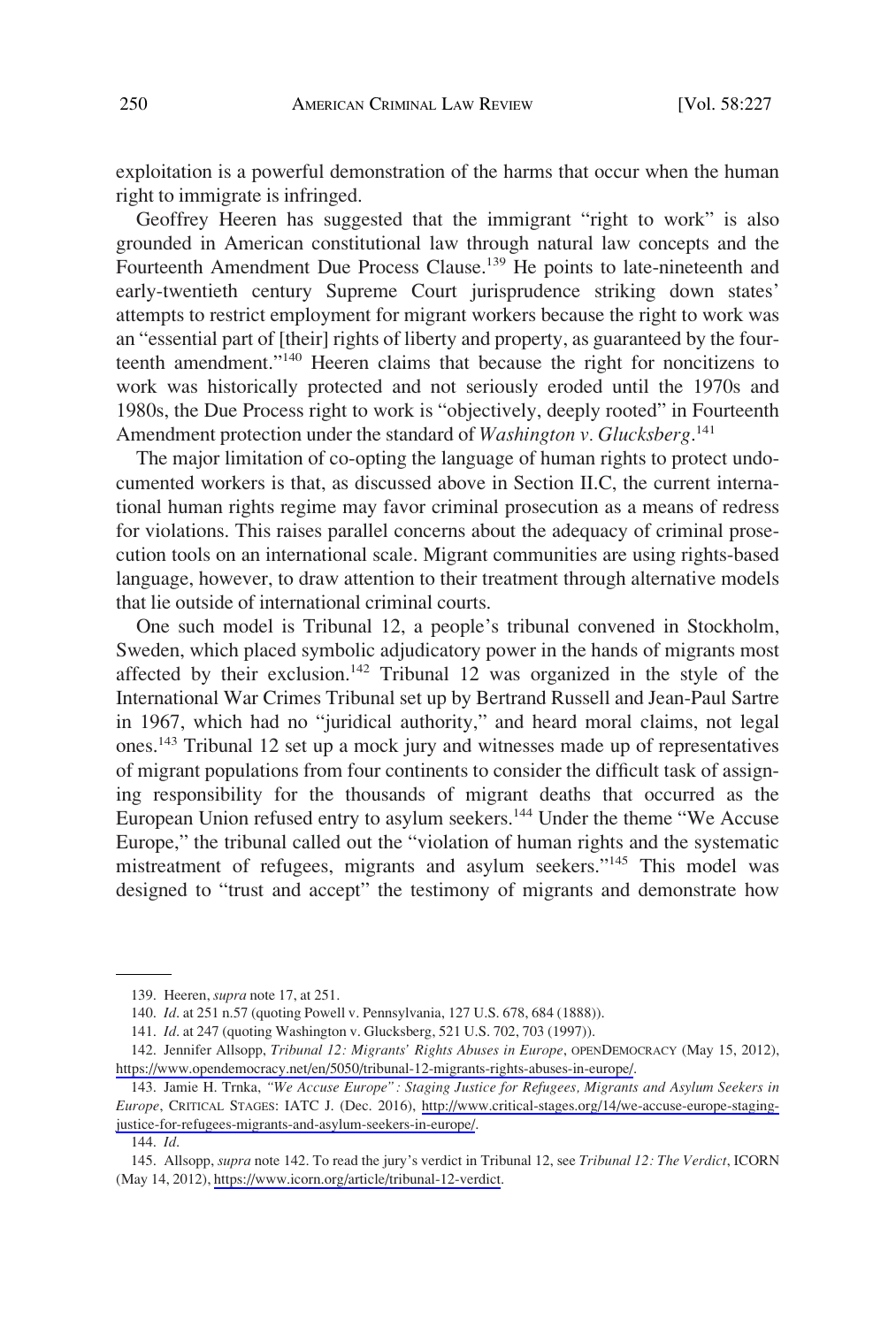<span id="page-24-0"></span>human rights violations against migrants arriving on European shores were not addressed by international human rights institutions.<sup>146</sup>

Models like Tribunal 12 can be crucial for helping to identify forms of redress that would be most desirable for populations undergoing systemic exploitation. They "demand a politics of listening that looks to realizing justice both in and beyond the law, based on our common experiences of loss and vulnerability."<sup>147</sup> Peoples' tribunals and restorative justice models have the potential to remedy the power imbalances that exist in prosecution systems by allowing migrants to create and demand their own preferred forms of redress on a public stage.

### *B. Enfranchisement of Workers in Localities and Unions*

Suffrage and union membership can serve as institutional bulwarks against corporate exploitation and division of different groups of marginalized people. The prosecution model is the ideal tool for immigration restrictionists who want to use employer sanctions on corporate and individual "wrongdoers" who violate immigration laws. This model positions the state as a protective device between the American people and the "criminal" immigrants who are deemed a threat by the nature of their presence and work in the United States. For those on the other end of the political spectrum who are concerned about the possible exploitation of workers, an embrace of the prosecution method ignores two core ways that marginalized people have sought to protect their rights: democratic voting and union membership.

Some scholars believe that noncitizen voting in localities will disrupt the cycles of inequality between migrants and citizens who live together in the same geographic area.148 This proposal draws on the histories of alien suffrage in the United States in the nineteenth century.<sup>149</sup> Between 1877 and 1926, various states slowly abolished the practice of alien suffrage.<sup>150</sup> Advocacy for immigrant voting has taken place largely at the local level.<sup>151</sup> In New York City, noncitizen parents of children were able to run for, vote in, and be leaders of local school boards.<sup>152</sup> Similarly, noncitizen participation and leadership in local elections would allow

<sup>146.</sup> Trnka, *supra* note 143.

<sup>147.</sup> Dianne Otto, *Impunity in a Different Register: People's Tribunals and Questions of Judgment, Law, and Responsibility*, *in* ANTI-IMPUNITY AND THE HUMAN RIGHTS AGENDA 291, 293–94 (Karen Engle, Zinaida Miller & D.M. Davis eds., 2016).

<sup>148.</sup> *See, e.g*., Monica W. Varsanyi, *Fighting for the Vote: The Struggle against Felon and Immigrant Disenfranchisment*, *in* BEYOND WALLS AND CAGES: PRISONS, BORDERS, AND GLOBAL CRISIS 266, 270–73 (Jenna M. Loyd, Matt Mitchelson & Andrew Burridge eds., 2012).

<sup>149.</sup> *Id*. at 270; *see also* AZIZ RANA, THE TWO FACES OF AMERICAN FREEDOM 237 (2010) (explaining how suffrage laws promoted immigration and how their gradual elimination was one of the first signs of "retreating settler politics").

<sup>150.</sup> Varsanyi, *supra* note 148, at 271.

<sup>151.</sup> *Id*.

<sup>152.</sup> *Id*. at 271–72.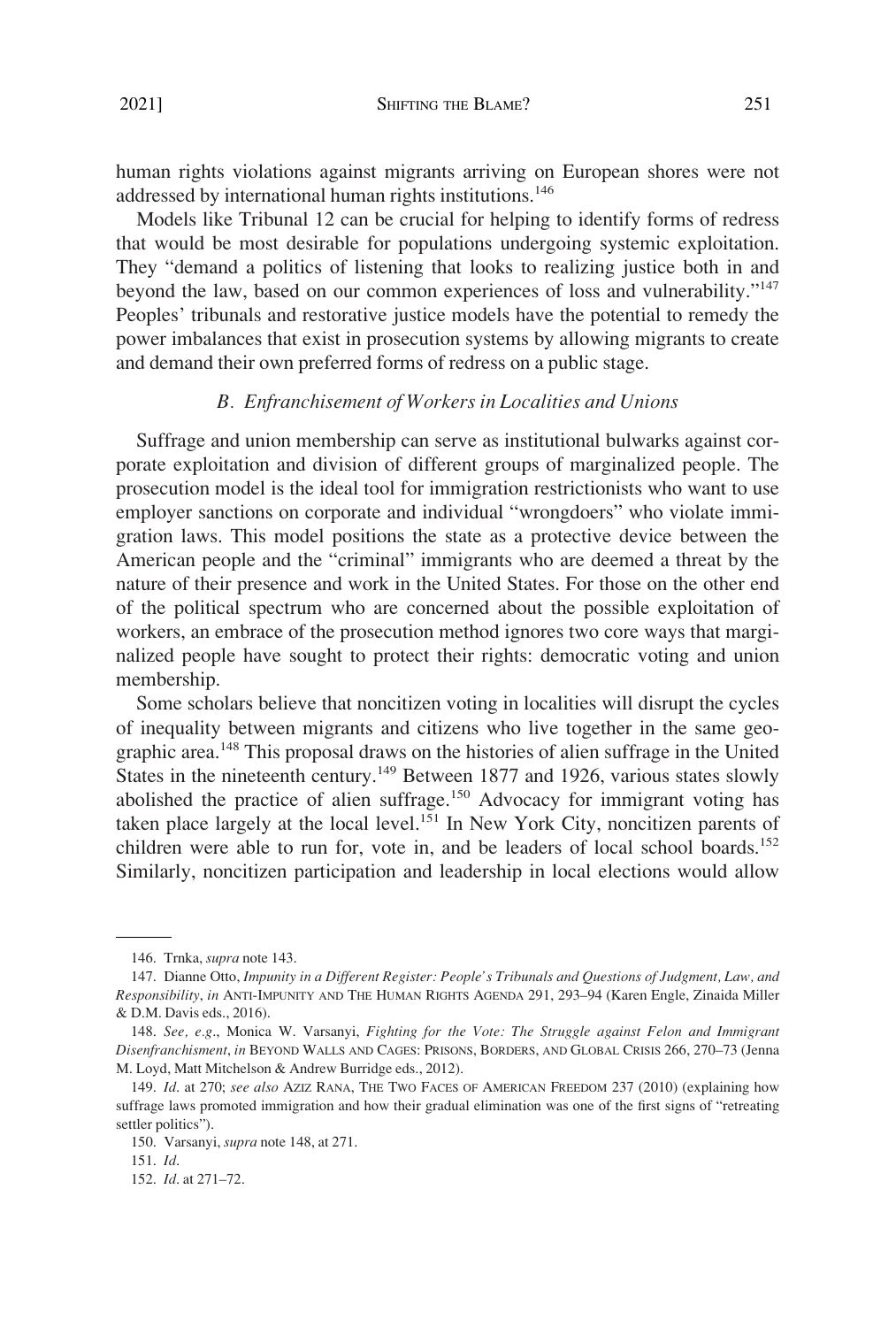<span id="page-25-0"></span>important stakeholders to have a voice in the policies that most affect their daily lives as workers.

Other scholars espouse the same democratic ideal through a lens of union membership across borders. Labor and immigration law scholar Jennifer Gordon proposes a concept of "transnational labor citizenship," an immigration status that would "entitle the holder to come and go freely between the sending country and the United States, and to work in the United States without restriction."153 Gordon argues that workers cannot rely on robust enforcement to ensure better working conditions for undocumented people, so workers must be allowed to press for decent work through joining a transnational union in both sending and receiving countries.154 Immigration status would be contingent upon joining these labor organizations and would not be tied to an individual employer.<sup>155</sup> Gordon's proposal goes beyond just empowering undocumented people to refuse substandard working conditions—she envisions that transnational citizenship would help to unite all workers in the United States "across the boundaries of nationality, race, and immigration status."156

Nontraditional workplace structures like cooperatives could also offer protection to undocumented workers. Migrants in these nontraditional employer-employee relationships lie further from the reach of criminal employer sanctions,<sup>157</sup> so workplace structures like cooperatives that are owned and operated by their employees have significant potential for improving work conditions for undocumented people. Cooperatives provide an "exit strategy from precarious employment relations, as well as a community and sanctuary for those within the workplace who are undocumented."<sup>158</sup> Cooperatives require a degree of outside community investment and support, however, which may be difficult to build when members face the fear of deportation.<sup>159</sup>

## *C. Resisting Employer Sanctions*

The two options described above provide alternatives that, while comprehensive, assume a locus of political power in human rights regimes and labor organizations that does not fully reflect the reality of the situation in the United States. In a world where corporate criminal sanctions have been embraced by several administrations, it is worth thinking about solutions that presume the existence of corporate sanctions and allow other actors—including state and corporate actors—to step in on behalf of the undocumented people that these sanctions target.

<sup>153.</sup> Jennifer Gordon, *Transnational Labor Citizenship*, 80 S. CAL. L. REV. 503, 563 (2007).

<sup>154.</sup> *Id*. at 567.

<sup>155.</sup> *Id*.

<sup>156.</sup> *Id*. at 569.

<sup>157.</sup> *See* Mastman, *supra* note 106, at 252; Heeren, *supra* note 17, at 245–46.

<sup>158.</sup> Taylor Maschger, *The Importance of Immigrant Worker Cooperatives*, COMMODITIES, CONFLICT, & COOP. (2017), [https://sites.evergreen.edu/ccc/labor/immigrant-worker-cooperatives/.](https://sites.evergreen.edu/ccc/labor/immigrant-worker-cooperatives/)

<sup>159.</sup> *Id*.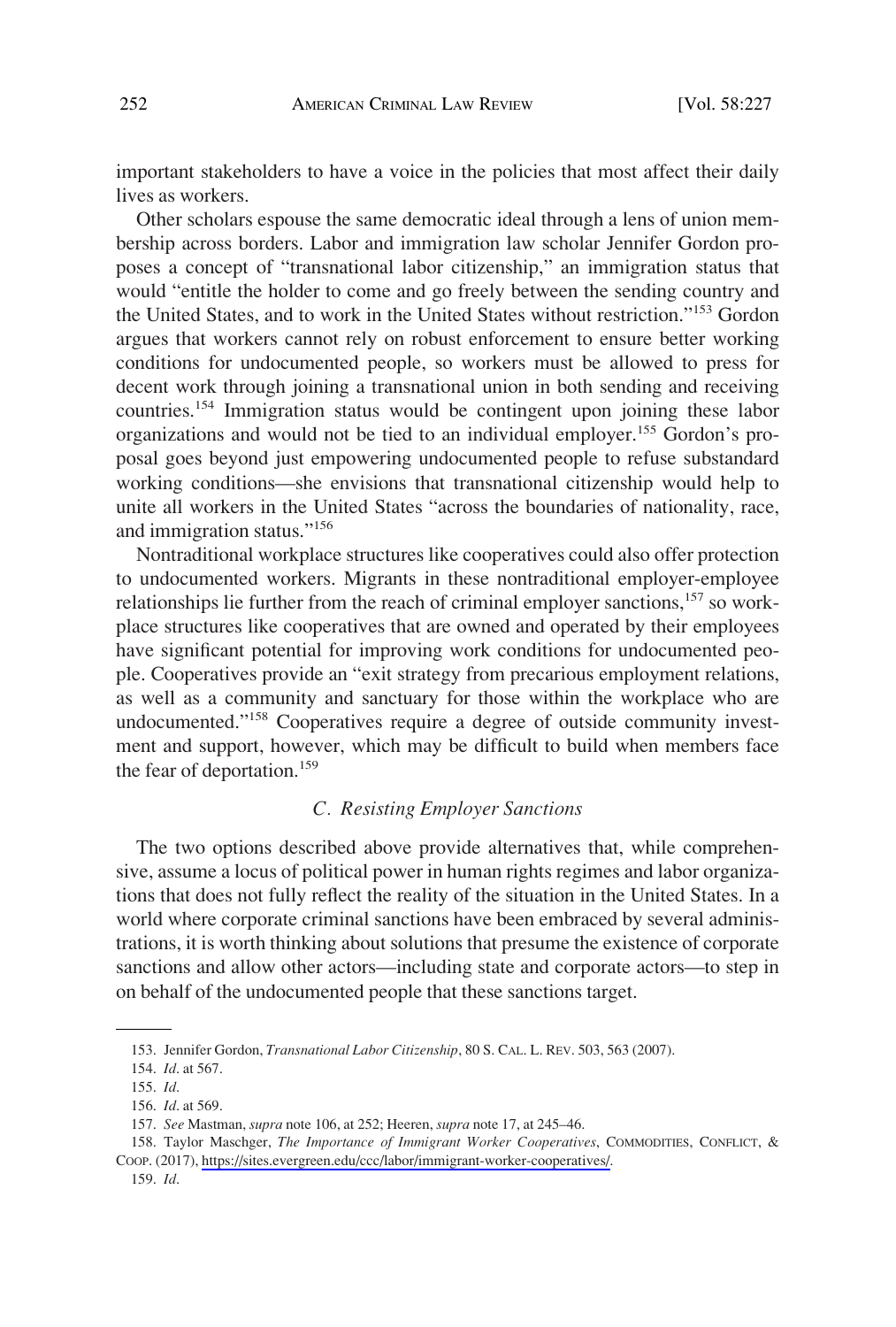### <span id="page-26-0"></span>1. State Agencies and Localities

States and localities have vast police powers that they can marshal to protect undocumented workers without encroaching upon or preempting federal immigration law. Temple Law Professor Jennifer J. Lee has developed a typology of methods of "undocumented work resistance" that states and cities can use, in conjunction with worker organizing, to advance the legality of undocumented work.<sup>160</sup> States and localities can enact (a) recognition measures that recognize legal aspects of undocumented work such as access to professional licenses, tax credits, state public benefits, and the formation of worker cooperatives;<sup>161</sup> (b) protection measures that "increase or facilitate the exercise of rights available to undocumented workers;"<sup>162</sup> and (c) noncooperation measures such as prohibiting local government officials from asking about immigration status or assisting federal government officials in carrying out federal worksite enforcement.<sup>163</sup>

Former Board of Immigration Appeals judge and special counsel to the House Subcommittee on Immigration, Border Security, and Claims Nolan Rappaport noted that "[t]he government has had more than 30 years to make the sanctions work, and it hasn't happened."<sup>164</sup> Rappaport argues that the answer to the problem of exploitation of migrant workers is to abandon the enforcement powers of the DOJ under employer sanctions and shift instead to enforcement actions by the Department of Labor ("DOL") to eliminate what he terms the "exploitation magnet."165 Rappaport makes a strong point: it is possible that the enforcement powers of the DOJ are too intertwined with those of ICE, and it may be more effective to protect workers from exploitation by situating government enforcement within another agency exclusively designed to protect workers.<sup>166</sup> If the DOL declines to vigorously enforce labor laws, however, state and local agencies that protect workers can take civil action against employers of undocumented workers who commit labor violations, rather than rely on criminal prosecution. These actions would fall into category (b) of the typology created by Lee.

In October 2017, California passed a "noncooperation" law that directs the activities of employers interacting with ICE and other enforcement agencies,

<sup>160.</sup> Jennifer J. Lee, *Redefining the Legality of Undocumented Work*, 106 CALIF. L. REV. 1617, 1629 (2018).

<sup>161.</sup> *Id*. at 1630.

<sup>162.</sup> *Id*. at 1636.

<sup>163.</sup> *Id.* at 1639. For more on the 287(g) program, which facilitates the cooperation of federal and local law enforcement agencies to carry out interior immigration enforcement, see generally *Fact Sheet: The 287(g) Program: An Overview*, AM. IMMIGR. COUNCIL (July 2, 2020), [https://www.americanimmigrationcouncil.org/](https://www.americanimmigrationcouncil.org/research/287g-program-immigration)  [research/287g-program-immigration.](https://www.americanimmigrationcouncil.org/research/287g-program-immigration)

<sup>164.</sup> Nolan Rappaport, *To Tackle Illegal Immigration, Go After the Employers*, THE HILL (Nov. 6, 2017), <https://thehill.com/opinion/immigration/358892-to-tackle-illegal-immigration-go-after-the-employers>.

<sup>165.</sup> *Id*.

<sup>166.</sup> *See id*. Rappaport's argument finds support in a Memorandum of Understanding signed in 2011 between the DHS and DOL that prevents ICE from conducting worksite enforcement actions on employers who are currently under investigation by the DOL for labor law violations. *See* BRUNO, *supra* note 24, at 10.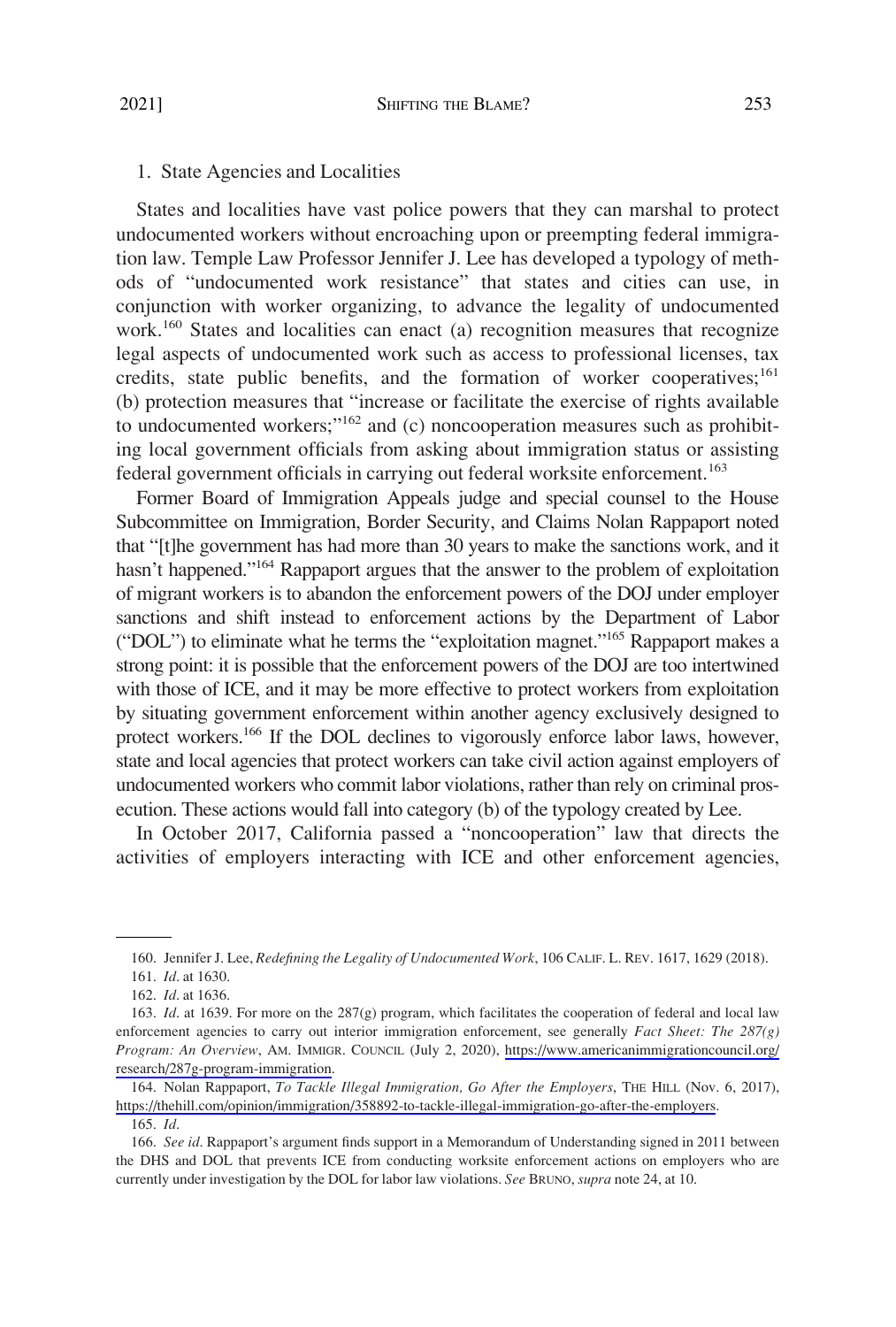<span id="page-27-0"></span>exemplifying actions states may take under category (c) of Lee's typology.<sup>167</sup> California Law AB 450, the Immigrant Worker Protection Act ("AB 450"), prohibits employers from "providescling] voluntary consent to an immigration enforcement agent to enter any nonpublic areas of a place of labor," unless "the immigration enforcement agent provides a judicial warrant."168 After the DOJ attempted to enjoin this provision under the Supremacy Clause, the Ninth Circuit upheld the constitutionality of AB 450, holding that the law neither conflicted with federal law nor "regulated" the federal government under the doctrine of intergovernmental immunity.<sup>169</sup> The United States filed a petition for certiorari for the case in October 2019, which was denied on June  $15, 2020$ .<sup>170</sup>

#### 2. Corporate Resistance

If the trends in lax corporate prosecution for immigration violations continue, corporations can wield their relative strength in the face of criminal law to deliberately employ undocumented people and shield them from federal immigration enforcement. Business professors Elizabeth Brown and Inara Scott propose that corporations can resist criminal sanctions (and the simultaneous criminalization of their employees) when faced with prosecution by arguing that they employ, house, or otherwise protect undocumented workers in accordance with their sincerely held religious beliefs under the capacious protection of the Religious Freedom Restoration Act ("RFRA").<sup>171</sup> Sanctuary businesses like restaurants,<sup>172</sup> taxis,<sup>173</sup> and software companies<sup>174</sup> could argue that they have a sincerely held religious belief that requires them to provide protection to undocumented people. While the government has a compelling interest in enforcing immigration laws, conducting aggressive worksite enforcement is not the least restrictive means of advancing that interest, as required by RFRA.<sup>175</sup> This theory draws support from the Supreme Court's decision in *Burwell v. Hobby Lobby Stores, Inc*., where the Court established that a closely held corporation could not be compelled to provide certain forms of birth control coverage for its employees based upon its religious beliefs opposing birth control.<sup>176</sup>

Professor Bill Ong Hing urges corporations to make good on their commitment to support beneficiaries of the Deferred Action for Childhood Arrivals ("DACA")

<sup>167.</sup> Immigrant Worker Protection Act, ch. 492, Cal. Stat. (A.B. 450) (2017) (codified in scattered sections of CAL. GOV'T CODE and CAL. LAB. CODE).

<sup>168.</sup> CAL. GOV'T CODE § 7285.1(a).

<sup>169.</sup> United States v. California, 921 F.3d 865, 880 (9th Cir. 2019).

<sup>170.</sup> United States v. California, No. 19-532, 2020 WL 3146844, at \*1 (U.S. June 15, 2020).

<sup>171.</sup> Brown & Scott, *supra* note 48, at 1117, 1125.

<sup>172.</sup> *Id*. at 1127.

<sup>173.</sup> *Id*. at 1126.

<sup>174.</sup> *Id*. at 1128.

<sup>175.</sup> *Id*. at 1134–35.

<sup>176.</sup> *Id*. at 1123; 573 U.S. 682, 736 (2014).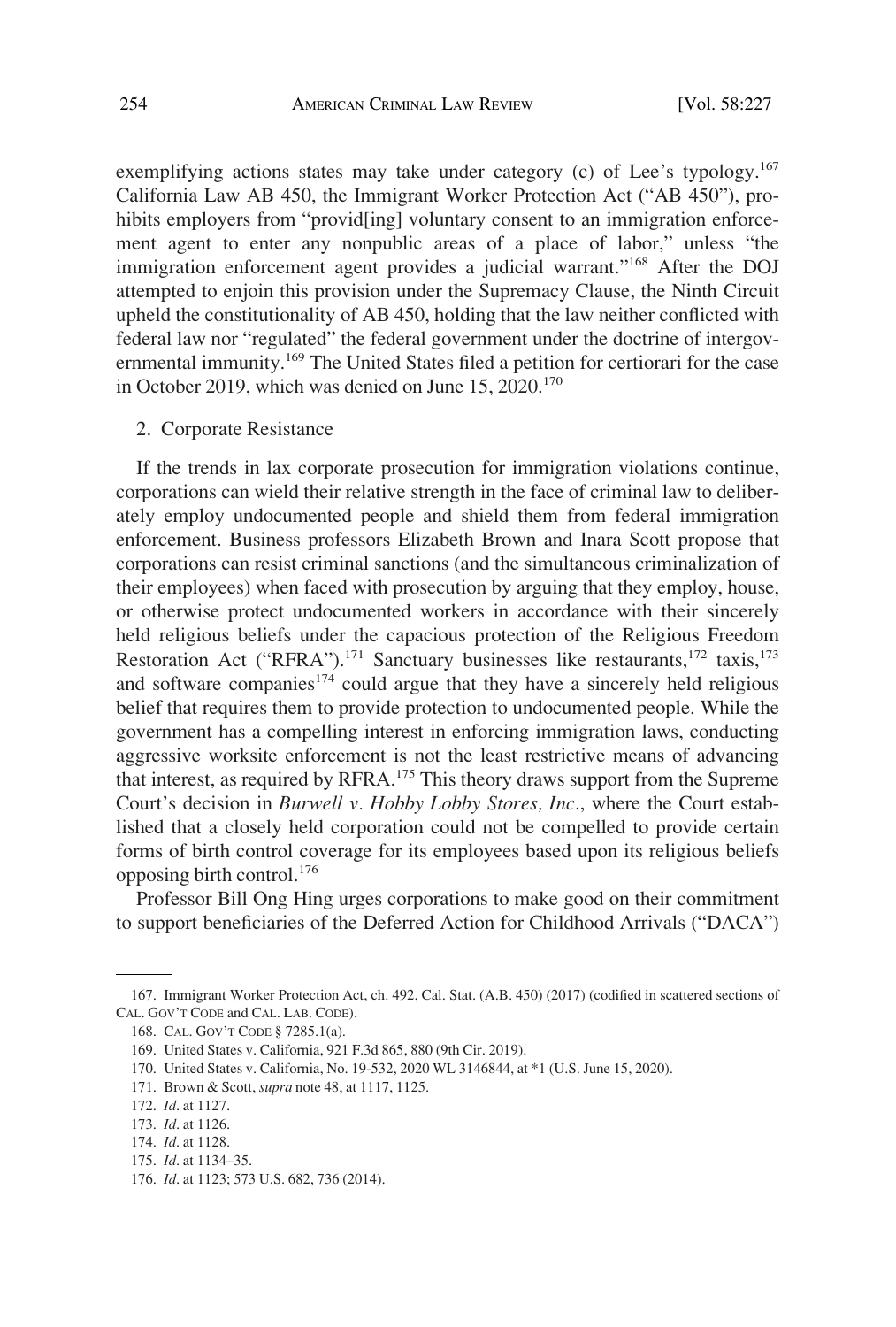<span id="page-28-0"></span>program, collectively known as "Dreamers,"<sup>177</sup> by engaging in civil disobedience and deliberately employing DACA recipients in protest against the arbitrary termination of  $DACA$ <sup>178</sup>. While some corporations risk the criminal penalties of employer sanctions for reasons of economic expediency (e.g., it is cheaper for employers to hire undocumented people and pay them substandard wages and benefits), Hing argues that other corporations can, with full knowledge of the criminal penalties that might be levied against them, risk criminal sanctions to express their moral opposition to the removal of Dreamers and other migrant populations.<sup>179</sup> This method of resistance against employer sanctions may be particularly appropriate considering the decline in corporate prosecutions that Brandon Garrett identified under the Trump administration.<sup>180</sup> The great limitation of both corporate sanctuary and corporate civil disobedience is that they place the ultimate decision to protect undocumented workers within the hands of corporations, which already have vast discretion over the fate of vulnerable undocumented workers. Because both rights-based discourse and enfranchisement of workers in their homes and workplaces place decision-making power squarely within the hands of those who are most affected by the collateral consequences of employer sanctions, they are stronger solutions than these stopgap measures of corporate resistance.

#### **CONCLUSION**

After analyzing the weaknesses in the prosecution of corporate crime, whitecollar crime expert Brandon Garrett argues that the United States sorely needs a stronger prosecution mechanism for corporations.<sup>181</sup> Garrett's conclusion has been echoed by immigration lawyers and journalists alike after massive ICE raids,<sup>182</sup> but this Note argues that employing undocumented workers is fundamentally different from other types of white-collar crime. Regardless of the efficacy of prosecution for financial crimes, immigration-related corporate crime is not best solved using the tools of prosecution.

Greater enforcement of criminal employer sanctions will force undocumented people into lower-paying jobs in the name of protecting Americans from the consequences of undocumented work. Sanctions also allow corporations to directly transfer the consequences of their criminality to undocumented people. Because criminal employer sanctions are not capable of being used as effective labor

*See* Fact Sheet, *The Dream Act, DACA, and Other Policies Designed to Protect Dreamers*, AM. IMMIGR. 177. COUNCIL (Aug. 27, 2020), [https://www.americanimmigrationcouncil.org/research/dream-act-daca-and-other](https://www.americanimmigrationcouncil.org/research/dream-act-daca-and-other-policies-designed-protect-dreamers)[policies-designed-protect-dreamers.](https://www.americanimmigrationcouncil.org/research/dream-act-daca-and-other-policies-designed-protect-dreamers)

<sup>178.</sup> Hing, *supra* note 83, at 313.

<sup>179.</sup> *Id*. at 318–19.

<sup>180.</sup> *See supra* Section I.B.3; Garrett, *supra* note 8, at 110.

<sup>181.</sup> BRANDON GARRETT, TOO BIG TO JAIL: HOW PROSECUTORS COMPROMISE WITH CORPORATIONS 273 (2014) ("The distinctive purpose of the criminal law is lost when prosecutors fail to impose effective consequences on the most serious corporate violators.").

<sup>182.</sup> *See* Merchant, *supra* note 7.